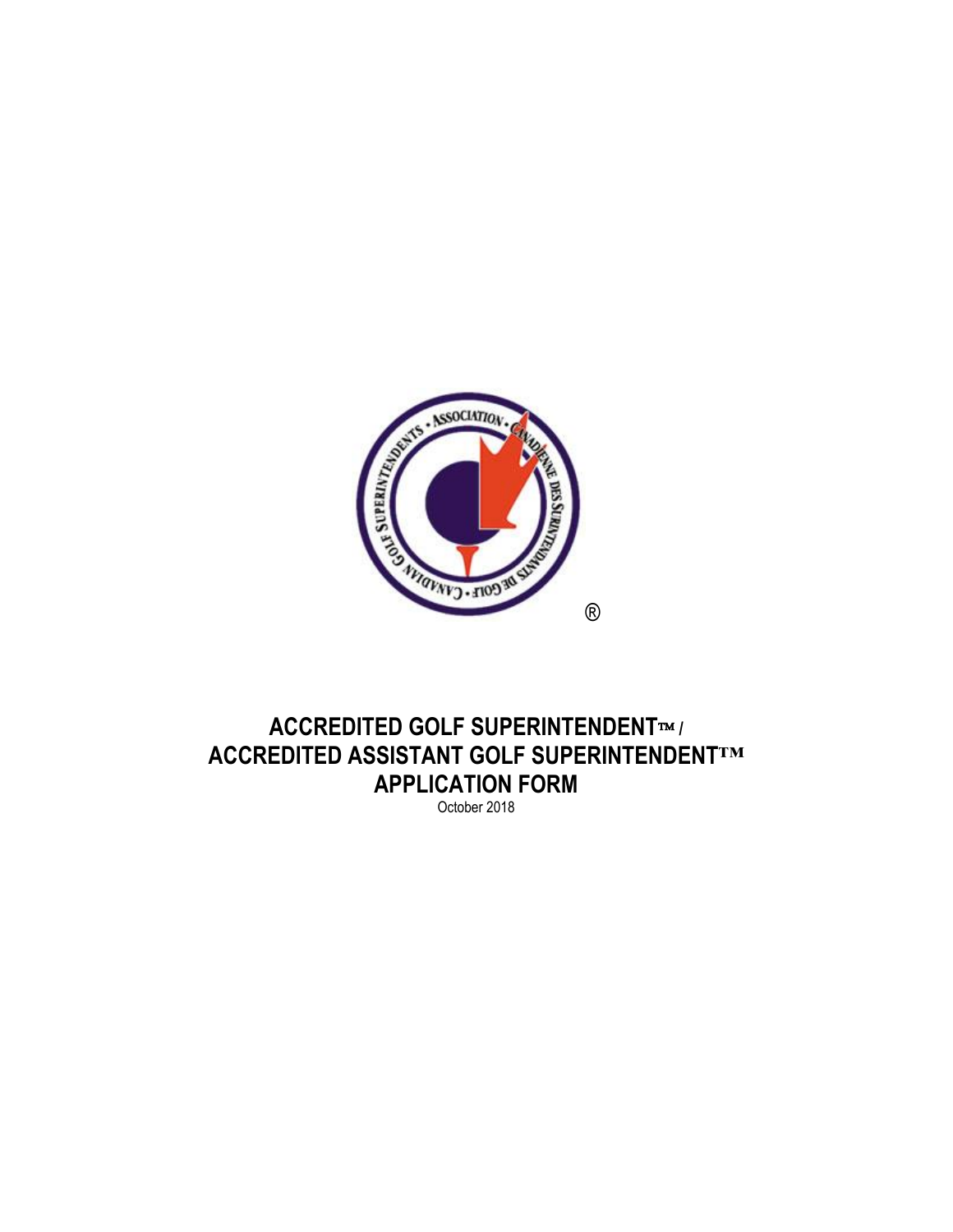## CGSA ACCREDITED GOLF SUPERINTENDENT™ / ACCREDITED ASSISTANT **GOLF SUPERINTENDENT™ APPLICATION FORM**

Accredited Golf Superintendent™ (AGS®) / Accredited Assistant Golf Superintendent™ (AAGS™) eligibility:

- Three (3) years experience as a Superintendent or Assistant Superintendent
- Achieve fifty (50) Continuing Education Credits (CEC) within the three (3) previous years
- CGSA Member in good standing in either the Golf Superintendent or Golf Course Management (AGS) categories or the Assistant Superintendent category (AAGS)
- Complete the exam with the established passing grade (exam is two (2) hours in length with one hundred (100) questions, and achieve an overall mark of 70% and a minimum grade of fifty percent (50%) in each section)

#### **Personal Information:**

| Name:                   |                     |                    |
|-------------------------|---------------------|--------------------|
|                         |                     |                    |
| Position Title:         |                     |                    |
|                         |                     |                    |
| <b>Business Name:</b>   |                     |                    |
|                         |                     |                    |
| <b>Mailing Address:</b> |                     |                    |
|                         |                     |                    |
| This is my:             | $\Box$ Home Address | □ Business Address |
|                         |                     |                    |

### **Work Experience:**

| <b>Business Name:</b> |  |
|-----------------------|--|
|                       |  |
| Position Title:       |  |
|                       |  |
| Dates of Service:     |  |
|                       |  |

| <b>Business Name:</b> |  |
|-----------------------|--|
|                       |  |
| Position Title:       |  |
|                       |  |
| Dates of Service:     |  |
|                       |  |

| <b>Business Name:</b> |  |
|-----------------------|--|
|                       |  |
| Position Title:       |  |
|                       |  |
| Dates of Service:     |  |
|                       |  |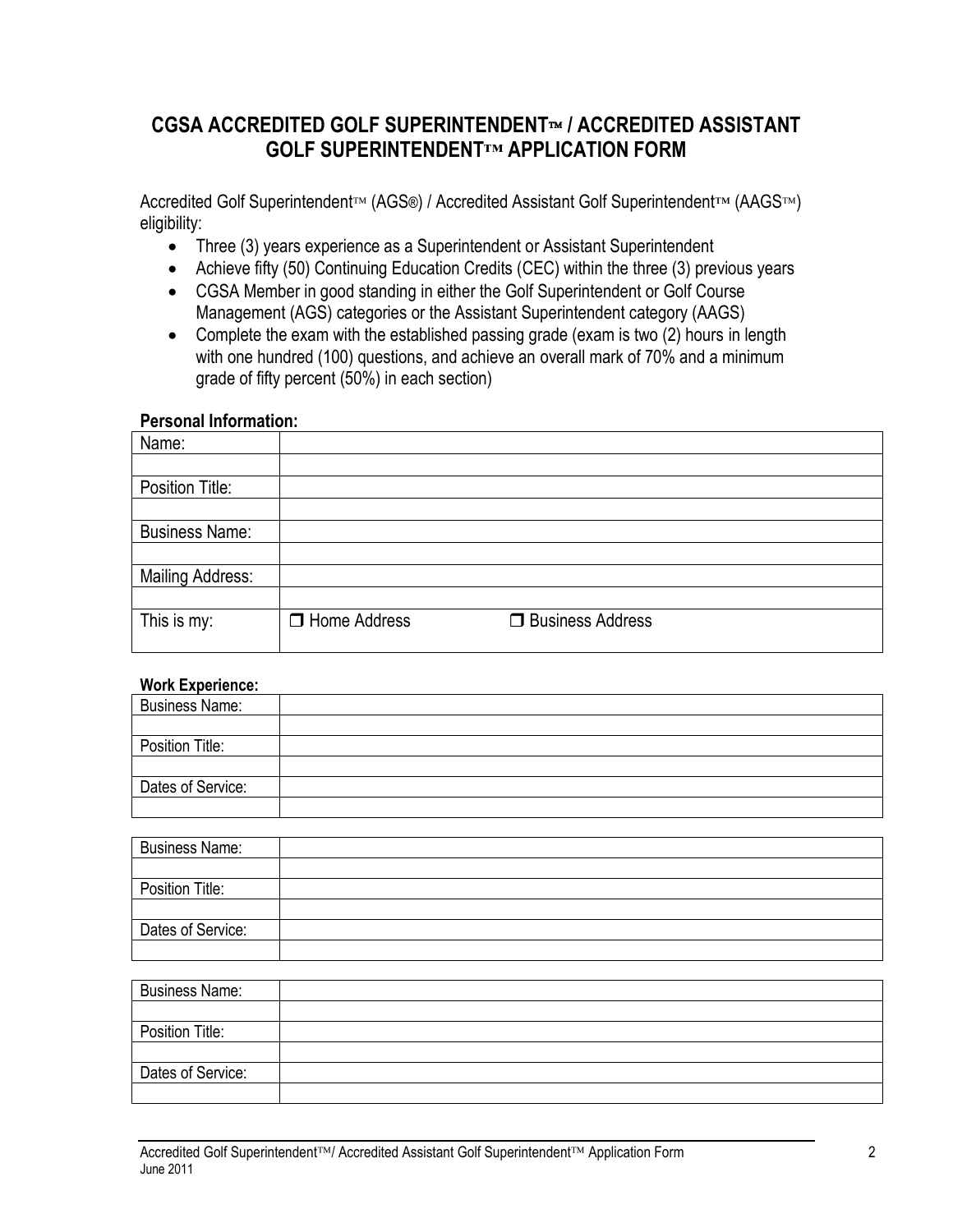| <b>CEC Accumulation:</b>           |                              |
|------------------------------------|------------------------------|
| <b>METHOD OF ACCUMULATION</b>      | <b>TOTAL ACCUMULATED CEC</b> |
| <b>NOS Post Secondary Courses</b>  |                              |
| <b>Post Secondary Courses</b>      |                              |
| <b>Seminars</b>                    |                              |
| <b>On-Line/Distance Education</b>  |                              |
| <b>Conferences</b>                 |                              |
| <b>Volunteerism</b>                |                              |
| <b>Publishing</b>                  |                              |
| <b>Course Development</b>          |                              |
| <b>Teaching</b>                    |                              |
| <b>Professional Presentations</b>  |                              |
| <b>Memberships</b>                 |                              |
| <b>Research</b>                    |                              |
| <b>National Tournament Hosting</b> |                              |
| <b>Golf Handicap</b>               |                              |
| <b>Completion of CGSA Surveys</b>  |                              |
| <b>Course or Project Review</b>    |                              |
| Internship                         |                              |
| <b>GRAND TOTAL</b>                 |                              |

*I certify that the information contained within this application is accurate and falls within the guidelines and terms of use for the CGSA Accredited Golf Superintendent / Accredited Assistant Golf Superintendent ™ Designation program.*

\_\_\_\_\_\_\_\_\_\_\_\_\_\_\_\_\_\_\_\_\_\_\_\_\_\_\_\_\_\_\_\_\_\_\_\_\_\_\_\_\_\_\_\_\_\_\_\_\_\_\_\_\_\_\_\_\_\_\_\_\_\_\_\_\_\_\_\_\_\_\_\_\_\_\_\_\_\_

#### **Signature Date**

### **Payment Information:**

**The application fee of \$175.00 plus \$22.75 HST (\$197.75) must be submitted with this application.**

(HST/TVH# R100765106)

| Please charge my: |                         | □ Visa □ Master Card □ American Express OR □ Cheque Enclosed |                   |                                      |                           |
|-------------------|-------------------------|--------------------------------------------------------------|-------------------|--------------------------------------|---------------------------|
|                   |                         |                                                              |                   |                                      | Expiry:__________________ |
|                   |                         | Name on Card: <u>_________________________________</u>       |                   | Signature: _________________________ |                           |
|                   |                         |                                                              |                   |                                      |                           |
|                   |                         |                                                              |                   |                                      |                           |
|                   | <b>OFFICE USE ONLY:</b> |                                                              |                   |                                      |                           |
| Received:         |                         | CC'd to Acctg:                                               | <b>Total CEC:</b> |                                      | <b>Verified CEC:</b>      |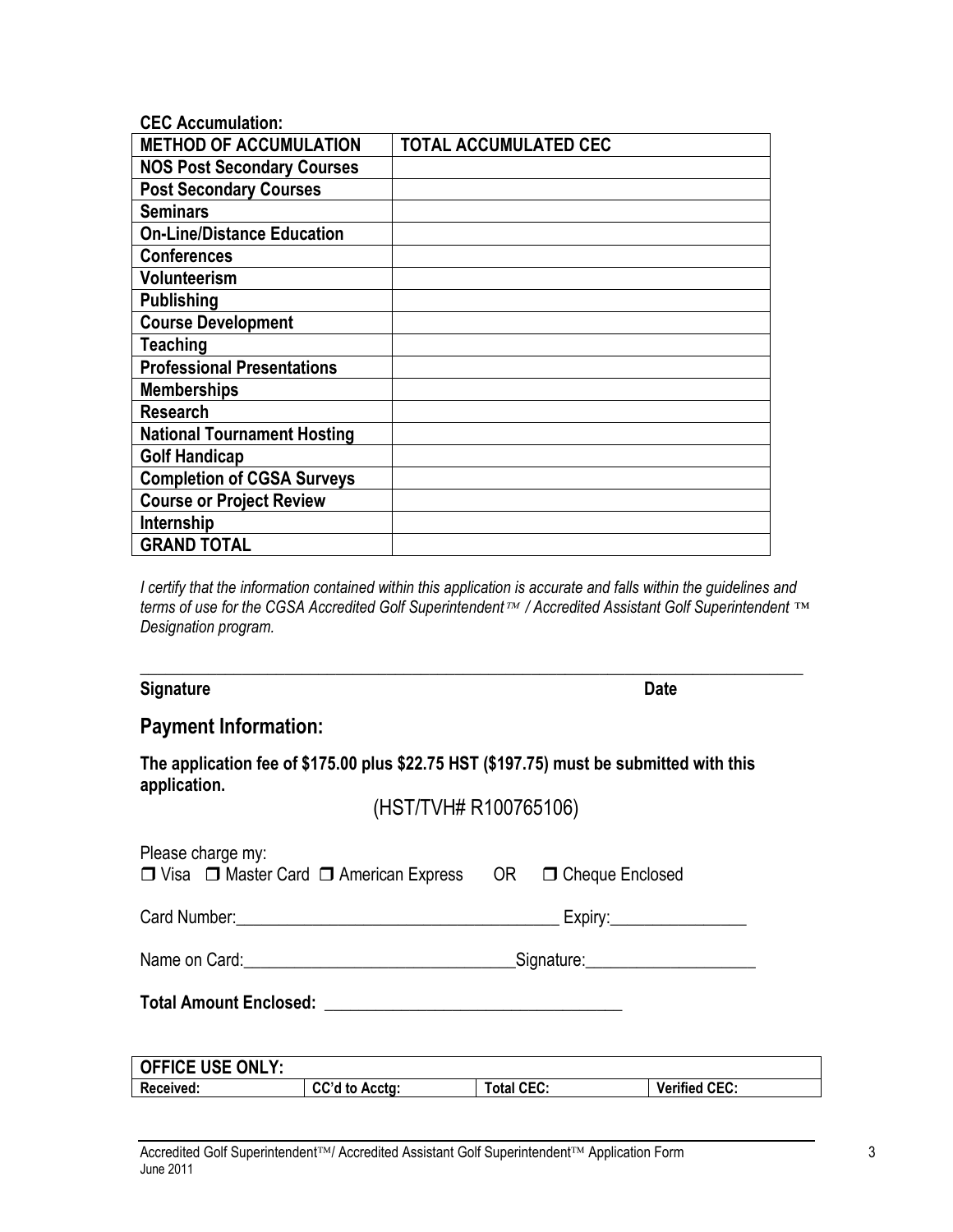| <b>NOS Post Secondary Courses:</b> |                                                                                                                                         |  |
|------------------------------------|-----------------------------------------------------------------------------------------------------------------------------------------|--|
| 1 Hour of instruction = 1 CEC      |                                                                                                                                         |  |
| <b>Post Secondary Courses:</b>     |                                                                                                                                         |  |
| 1 Hour of instruction = 1 CEC      |                                                                                                                                         |  |
| period.                            | Courses in this category that were not NOS related would be eligible for credits to a maximum of 10 CEC per year and 30 CEC per renewal |  |
| Name of Course:                    |                                                                                                                                         |  |
| Date:                              | Location:                                                                                                                               |  |
| Number of Hours:                   | Eligible CEC:                                                                                                                           |  |
| Name of Course:                    |                                                                                                                                         |  |
| Date:                              | Location:                                                                                                                               |  |
| Number of Hours:                   | Eligible CEC:                                                                                                                           |  |
|                                    |                                                                                                                                         |  |
| Name of Course:                    |                                                                                                                                         |  |
| Date:                              | Location:                                                                                                                               |  |
| Number of Hours:                   | Eligible CEC:                                                                                                                           |  |
|                                    |                                                                                                                                         |  |
| Name of Course:                    |                                                                                                                                         |  |
| Date:                              | Location:                                                                                                                               |  |
| Number of Hours:                   | Eligible CEC:                                                                                                                           |  |
|                                    |                                                                                                                                         |  |
| Name of Course:                    |                                                                                                                                         |  |
| Date:                              | Location:                                                                                                                               |  |
| Number of Hours:                   | Eligible CEC:                                                                                                                           |  |
|                                    |                                                                                                                                         |  |
| Name of Course:                    |                                                                                                                                         |  |
| Date:                              | Location:                                                                                                                               |  |
| Number of Hours:                   | Eligible CEC:                                                                                                                           |  |
|                                    |                                                                                                                                         |  |
| Name of Course:                    |                                                                                                                                         |  |
| Date:                              | Location:                                                                                                                               |  |
| Number of Hours:                   | Eligible CEC:                                                                                                                           |  |
| Name of Course:                    |                                                                                                                                         |  |
| Date:                              | Location:                                                                                                                               |  |
| Number of Hours:                   | Eligible CEC:                                                                                                                           |  |
|                                    |                                                                                                                                         |  |
| Name of Course:                    |                                                                                                                                         |  |
| Date:                              | Location:                                                                                                                               |  |
| Number of Hours:                   | Eligible CEC:                                                                                                                           |  |
|                                    |                                                                                                                                         |  |
| Name of Course:                    |                                                                                                                                         |  |
| Date:                              | Location:                                                                                                                               |  |
| Number of Hours:                   | Eligible CEC:                                                                                                                           |  |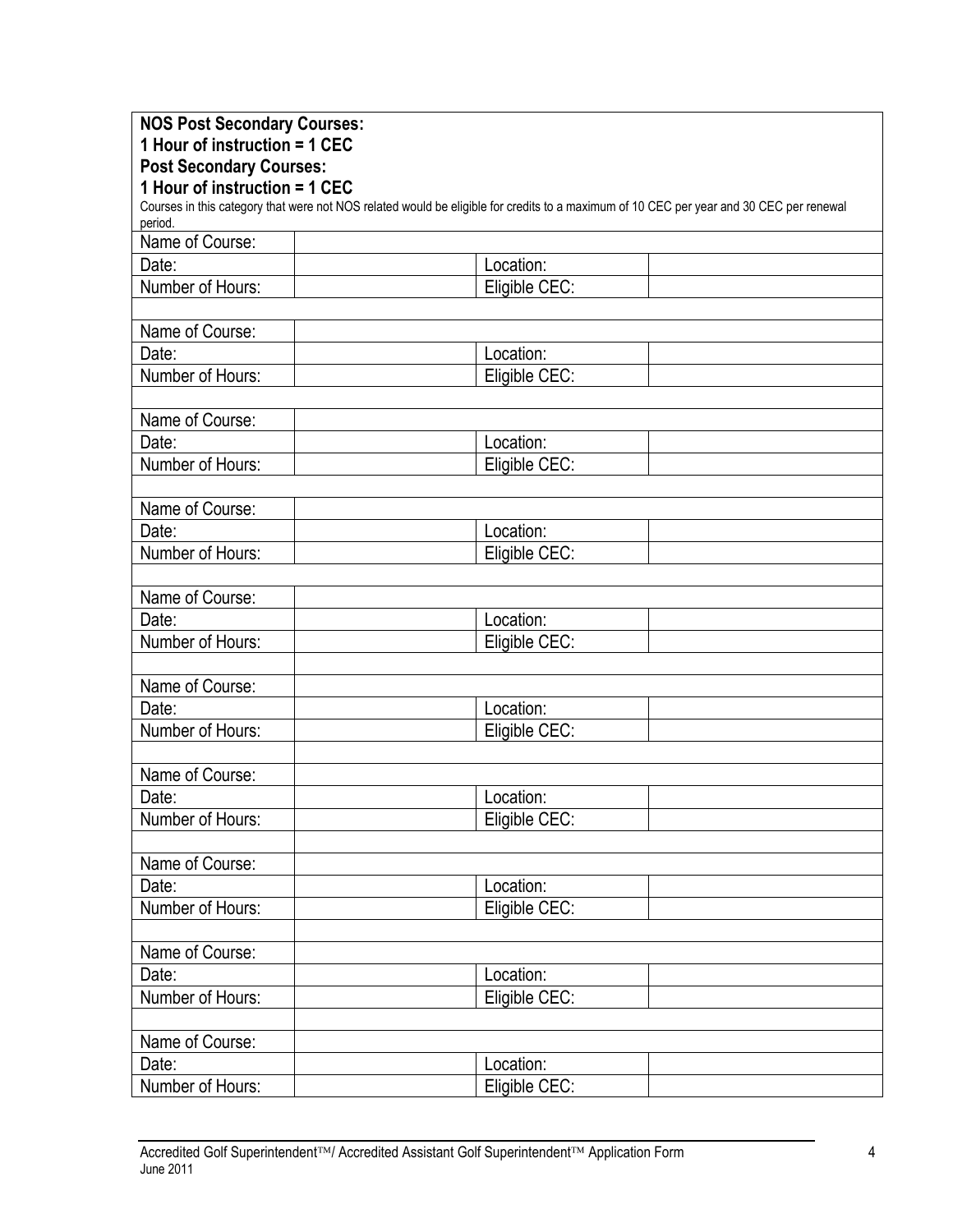| Seminars:                     |                                                                                                                                             |  |
|-------------------------------|---------------------------------------------------------------------------------------------------------------------------------------------|--|
| 1 Hour of instruction = 1 CEC |                                                                                                                                             |  |
|                               | In order to qualify seminars must be a minimum of 3 hours and related to one or more skills/behaviours outlined in the NOS Seminars in this |  |
| Name of Seminar:              | category that were not NOS related would be eligible for credits to a maximum of 10 CEC per year and 30 CEC per renewal period.             |  |
| Date:                         | Location:                                                                                                                                   |  |
| Number of Hours:              |                                                                                                                                             |  |
|                               | Eligible CEC:                                                                                                                               |  |
| Name of Seminar:              |                                                                                                                                             |  |
| Date:                         | Location:                                                                                                                                   |  |
|                               |                                                                                                                                             |  |
| Number of Hours:              | Eligible CEC:                                                                                                                               |  |
| Name of Seminar:              |                                                                                                                                             |  |
| Date:                         | Location:                                                                                                                                   |  |
| Number of Hours:              | Eligible CEC:                                                                                                                               |  |
|                               |                                                                                                                                             |  |
| Name of Seminar:              |                                                                                                                                             |  |
| Date:                         | Location:                                                                                                                                   |  |
| Number of Hours:              | Eligible CEC:                                                                                                                               |  |
|                               |                                                                                                                                             |  |
| Name of Seminar:              |                                                                                                                                             |  |
| Date:                         | Location:                                                                                                                                   |  |
| Number of Hours:              | Eligible CEC:                                                                                                                               |  |
|                               |                                                                                                                                             |  |
| Name of Seminar:              |                                                                                                                                             |  |
| Date:                         | Location:                                                                                                                                   |  |
| Number of Hours:              | Eligible CEC:                                                                                                                               |  |
|                               |                                                                                                                                             |  |
| Name of Seminar:              |                                                                                                                                             |  |
| Date:                         | Location:                                                                                                                                   |  |
| Number of Hours:              | Eligible CEC:                                                                                                                               |  |
|                               |                                                                                                                                             |  |
| Name of Seminar:              |                                                                                                                                             |  |
| Date:                         | Location:                                                                                                                                   |  |
| Number of Hours:              | Eligible CEC:                                                                                                                               |  |
|                               |                                                                                                                                             |  |
| Name of Seminar:              |                                                                                                                                             |  |
| Date:                         | Location:                                                                                                                                   |  |
| Number of Hours:              | Eligible CEC:                                                                                                                               |  |
|                               |                                                                                                                                             |  |
| Name of Seminar:              |                                                                                                                                             |  |
| Date:                         | Location:                                                                                                                                   |  |
| Number of Hours:              | Eligible CEC:                                                                                                                               |  |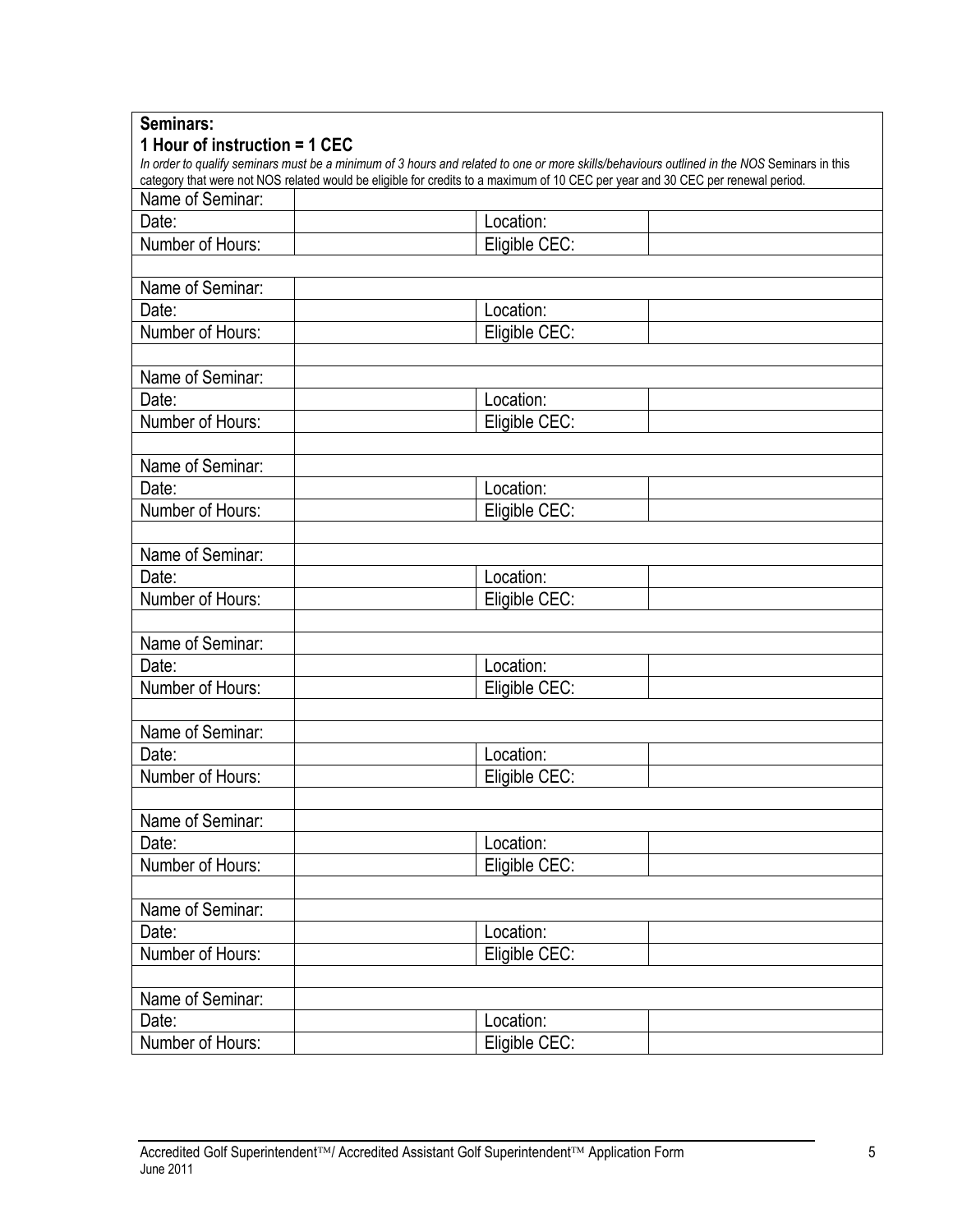| <b>On-Line/Distance Education:</b>                        |                                                                                                                                                                                                                                                                                    |  |
|-----------------------------------------------------------|------------------------------------------------------------------------------------------------------------------------------------------------------------------------------------------------------------------------------------------------------------------------------------|--|
| 1 Hour of instruction = 1 CEC                             |                                                                                                                                                                                                                                                                                    |  |
|                                                           | Partial credits are awarded for 30 minute segments. Sessions of less than 30 minutes would not be eligible for credits and sessions of more                                                                                                                                        |  |
|                                                           | than 30 minutes but less than an hour would only be eligible for .5 CEC. Participants must send in the course outline that confirms the<br>number of hours spent on instruction. Courses or seminars in this category that were not NOS related would be eligible for credits to a |  |
| maximum of 10 CEC per year and 30 CEC per renewal period. |                                                                                                                                                                                                                                                                                    |  |
| Name of Course:                                           |                                                                                                                                                                                                                                                                                    |  |
| Date:                                                     | Location:                                                                                                                                                                                                                                                                          |  |
| Number of Hours:                                          | Eligible CEC:                                                                                                                                                                                                                                                                      |  |
|                                                           |                                                                                                                                                                                                                                                                                    |  |
| Name of Course:                                           |                                                                                                                                                                                                                                                                                    |  |
|                                                           |                                                                                                                                                                                                                                                                                    |  |
| Date:                                                     | Location:                                                                                                                                                                                                                                                                          |  |
| Number of Hours:                                          | Eligible CEC:                                                                                                                                                                                                                                                                      |  |
|                                                           |                                                                                                                                                                                                                                                                                    |  |
| Name of Course:                                           |                                                                                                                                                                                                                                                                                    |  |
| Date:                                                     | Location:                                                                                                                                                                                                                                                                          |  |
| Number of Hours:                                          | Eligible CEC:                                                                                                                                                                                                                                                                      |  |
|                                                           |                                                                                                                                                                                                                                                                                    |  |
| Name of Course:                                           |                                                                                                                                                                                                                                                                                    |  |
| Date:                                                     | Location:                                                                                                                                                                                                                                                                          |  |
| Number of Hours:                                          | Eligible CEC:                                                                                                                                                                                                                                                                      |  |
|                                                           |                                                                                                                                                                                                                                                                                    |  |
| Name of Course:                                           |                                                                                                                                                                                                                                                                                    |  |
| Date:                                                     | Location:                                                                                                                                                                                                                                                                          |  |
| Number of Hours:                                          | Eligible CEC:                                                                                                                                                                                                                                                                      |  |
|                                                           |                                                                                                                                                                                                                                                                                    |  |
| Name of Course:                                           |                                                                                                                                                                                                                                                                                    |  |
| Date:                                                     | Location:                                                                                                                                                                                                                                                                          |  |
| Number of Hours:                                          | Eligible CEC:                                                                                                                                                                                                                                                                      |  |
|                                                           |                                                                                                                                                                                                                                                                                    |  |
| Name of Course:                                           |                                                                                                                                                                                                                                                                                    |  |
| Date:                                                     | Location:                                                                                                                                                                                                                                                                          |  |
| Number of Hours:                                          | Eligible CEC:                                                                                                                                                                                                                                                                      |  |
|                                                           |                                                                                                                                                                                                                                                                                    |  |
| Name of Course:                                           |                                                                                                                                                                                                                                                                                    |  |
| Date:                                                     | Location:                                                                                                                                                                                                                                                                          |  |
| Number of Hours:                                          | Eligible CEC:                                                                                                                                                                                                                                                                      |  |
|                                                           |                                                                                                                                                                                                                                                                                    |  |
| Name of Course:                                           |                                                                                                                                                                                                                                                                                    |  |
| Date:                                                     | Location:                                                                                                                                                                                                                                                                          |  |
| Number of Hours:                                          | Eligible CEC:                                                                                                                                                                                                                                                                      |  |
|                                                           |                                                                                                                                                                                                                                                                                    |  |
| Name of Course:                                           |                                                                                                                                                                                                                                                                                    |  |
| Date:                                                     | Location:                                                                                                                                                                                                                                                                          |  |
| Number of Hours:                                          | Eligible CEC:                                                                                                                                                                                                                                                                      |  |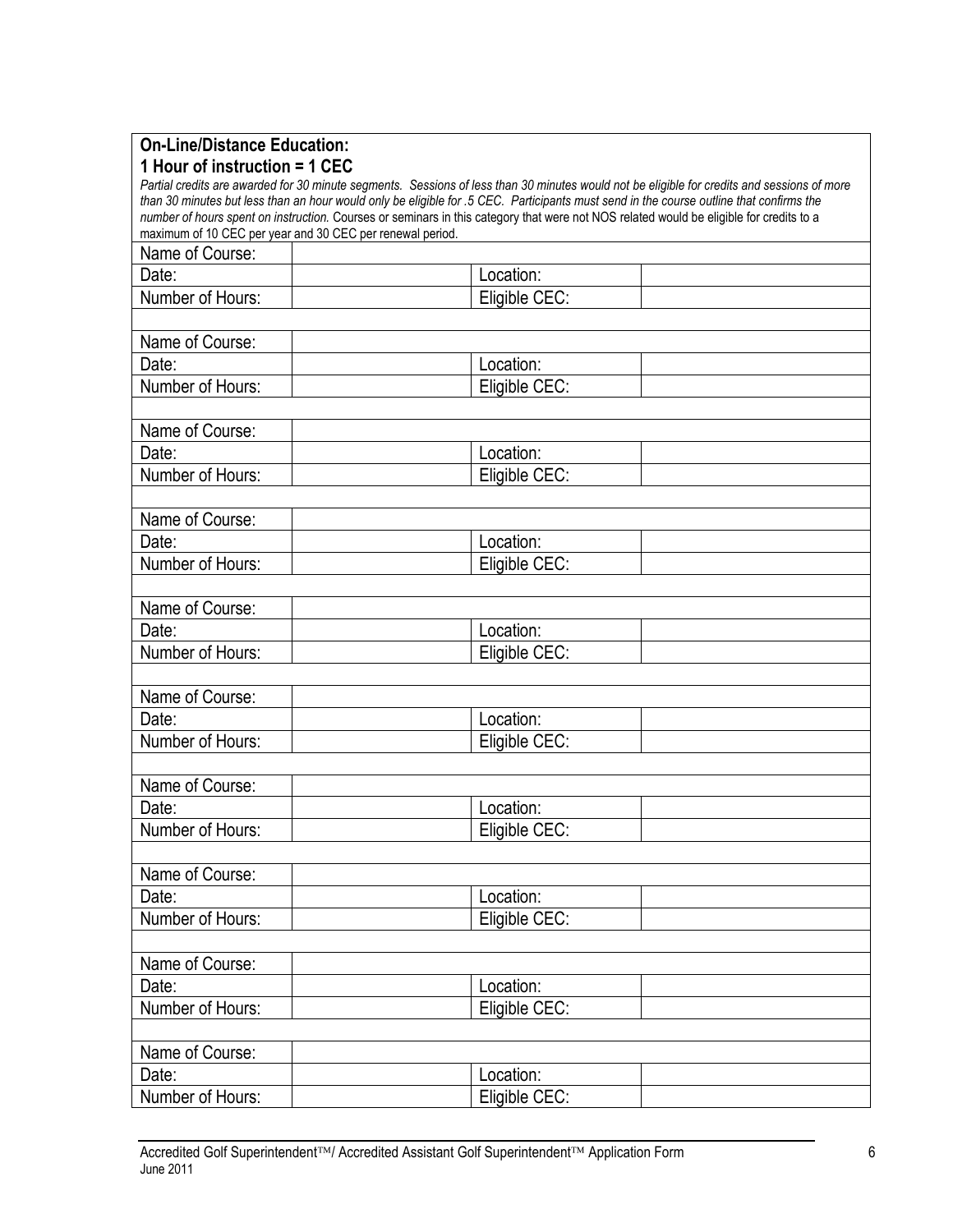| <b>Conferences:</b>                                 |                                                                                                                                             |  |
|-----------------------------------------------------|---------------------------------------------------------------------------------------------------------------------------------------------|--|
| National Conferences: 1 Hour of instruction = 1 CEC |                                                                                                                                             |  |
| Regional Conferences: 1 Hour of instruction = 1 CEC |                                                                                                                                             |  |
|                                                     | Partial credits are awarded for 30 minute segments. Sessions of less than 30 minutes would not be eligible for credits and sessions of more |  |
| number of hours spent on instruction.               | than 30 minutes but less than an hour would only be eligible for .5 CEC. Participants must send in the course outline that confirms the     |  |
| Name of Conference:                                 |                                                                                                                                             |  |
| Date:                                               | Location:                                                                                                                                   |  |
| Number of Hours:                                    | Eligible CEC:                                                                                                                               |  |
|                                                     |                                                                                                                                             |  |
|                                                     |                                                                                                                                             |  |
| Name of Conference:                                 |                                                                                                                                             |  |
| Date:                                               | Location:                                                                                                                                   |  |
| Number of Hours:                                    | Eligible CEC:                                                                                                                               |  |
|                                                     |                                                                                                                                             |  |
| Name of Conference:                                 |                                                                                                                                             |  |
| Date:                                               | Location:                                                                                                                                   |  |
| Number of Hours:                                    | Eligible CEC:                                                                                                                               |  |
|                                                     |                                                                                                                                             |  |
| Name of Conference:                                 |                                                                                                                                             |  |
| Date:                                               | Location:                                                                                                                                   |  |
| Number of Hours:                                    | Eligible CEC:                                                                                                                               |  |
|                                                     |                                                                                                                                             |  |
| Name of Conference:                                 |                                                                                                                                             |  |
| Date:                                               | Location:                                                                                                                                   |  |
| Number of Hours:                                    |                                                                                                                                             |  |
|                                                     | Eligible CEC:                                                                                                                               |  |
|                                                     |                                                                                                                                             |  |
| Name of Conference:                                 |                                                                                                                                             |  |
| Date:                                               | Location:                                                                                                                                   |  |
| Number of Hours:                                    | Eligible CEC:                                                                                                                               |  |
|                                                     |                                                                                                                                             |  |
| Name of Conference:                                 |                                                                                                                                             |  |
| Date:                                               | Location:                                                                                                                                   |  |
| Number of Hours:                                    | Eligible CEC:                                                                                                                               |  |
|                                                     |                                                                                                                                             |  |
| Name of Conference:                                 |                                                                                                                                             |  |
| Date:                                               | Location:                                                                                                                                   |  |
| Number of Hours:                                    | Eligible CEC:                                                                                                                               |  |
|                                                     |                                                                                                                                             |  |
| Name of Conference:                                 |                                                                                                                                             |  |
| Date:                                               | Location:                                                                                                                                   |  |
|                                                     |                                                                                                                                             |  |
| Number of Hours:                                    | Eligible CEC:                                                                                                                               |  |
|                                                     |                                                                                                                                             |  |
| Name of Conference:                                 |                                                                                                                                             |  |
| Date:                                               | Location:                                                                                                                                   |  |
| Number of Hours:                                    | Eligible CEC:                                                                                                                               |  |
| <b>Volunteerism:</b>                                |                                                                                                                                             |  |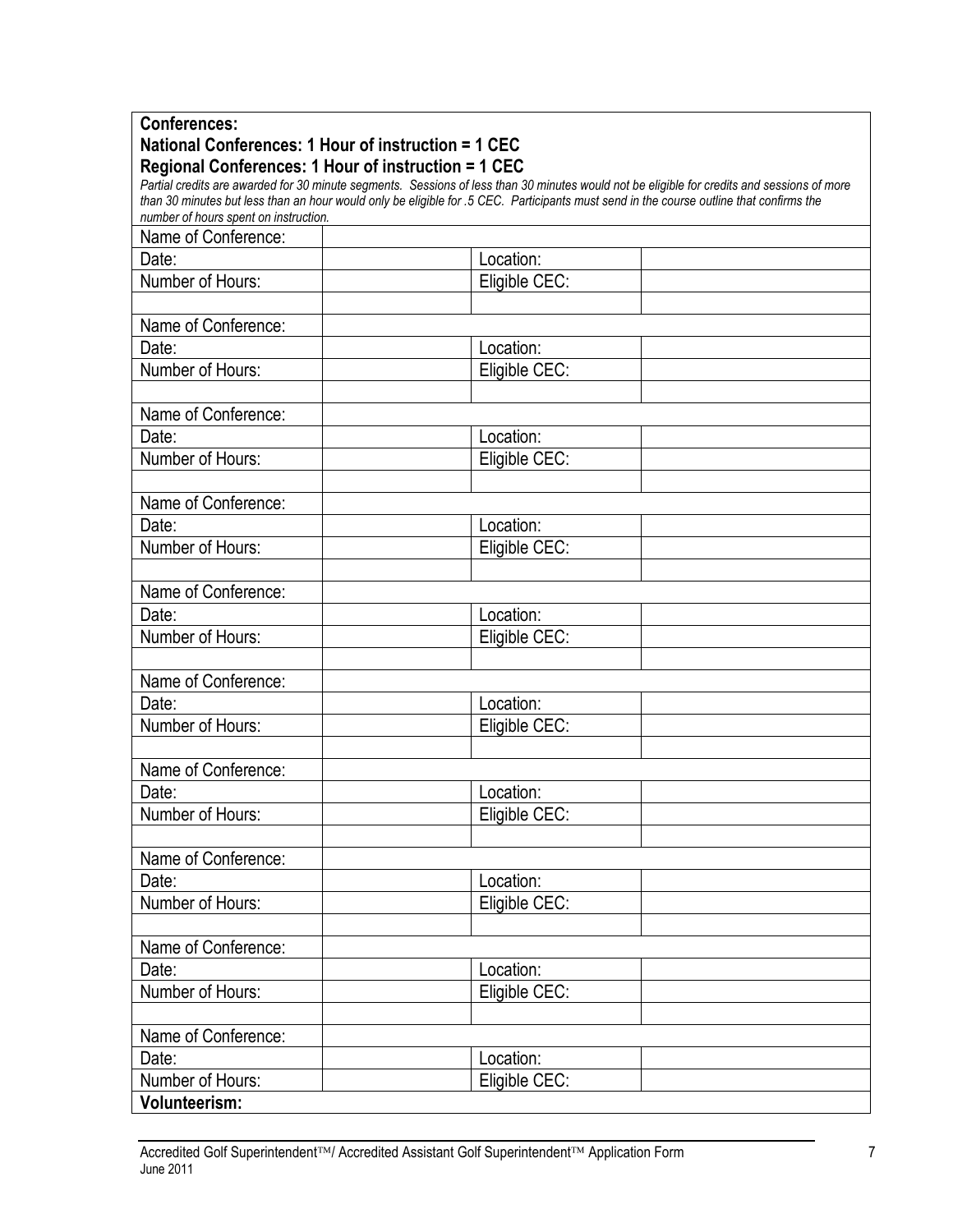**Volunteerism: Superintendent/Turf Related Organizations: 6 CEC per volunteer assignment of national or international organization 4 CEC per volunteer assignment of provincial or regional organization 2 CEC per volunteer assignment of a local organization Non-Superintendent/Turf Related Organizations: CEC Value would be half of those listed above** *A maximum number of 30 CEC would be allowed using this method.*  Name of Organization: Date of Assignment:  $\vert$   $\vert$   $\vert$   $\vert$  Title of Assignment: Eligible CEC: Name of Organization: Date of Assignment:  $\vert$   $\vert$   $\vert$   $\vert$  Title of Assignment: Eligible CEC: Name of Organization: Date of Assignment:  $\vert$   $\vert$   $\vert$   $\vert$   $\vert$  Title of Assignment: Eligible CEC: Name of Organization: Date of Assignment:  $\begin{array}{c|c|c|c|c} & \multicolumn{1}{|c|}{\hline \text{} & \text{} & \text{} \end{array}$  Title of Assignment: Eligible CEC: Name of Organization: Date of Assignment:  $\vert$   $\vert$   $\vert$   $\vert$  Title of Assignment: Eligible CEC: Name of Organization: Date of Assignment: Title of Assignment: Eligible CEC: Name of Organization: Date of Assignment:  $\boxed{\phantom{a}}$  Title of Assignment: Eligible CEC: Name of Organization: Date of Assignment: Title of Assignment: Eligible CEC: Name of Organization: Date of Assignment: Title of Assignment: Eligible CEC: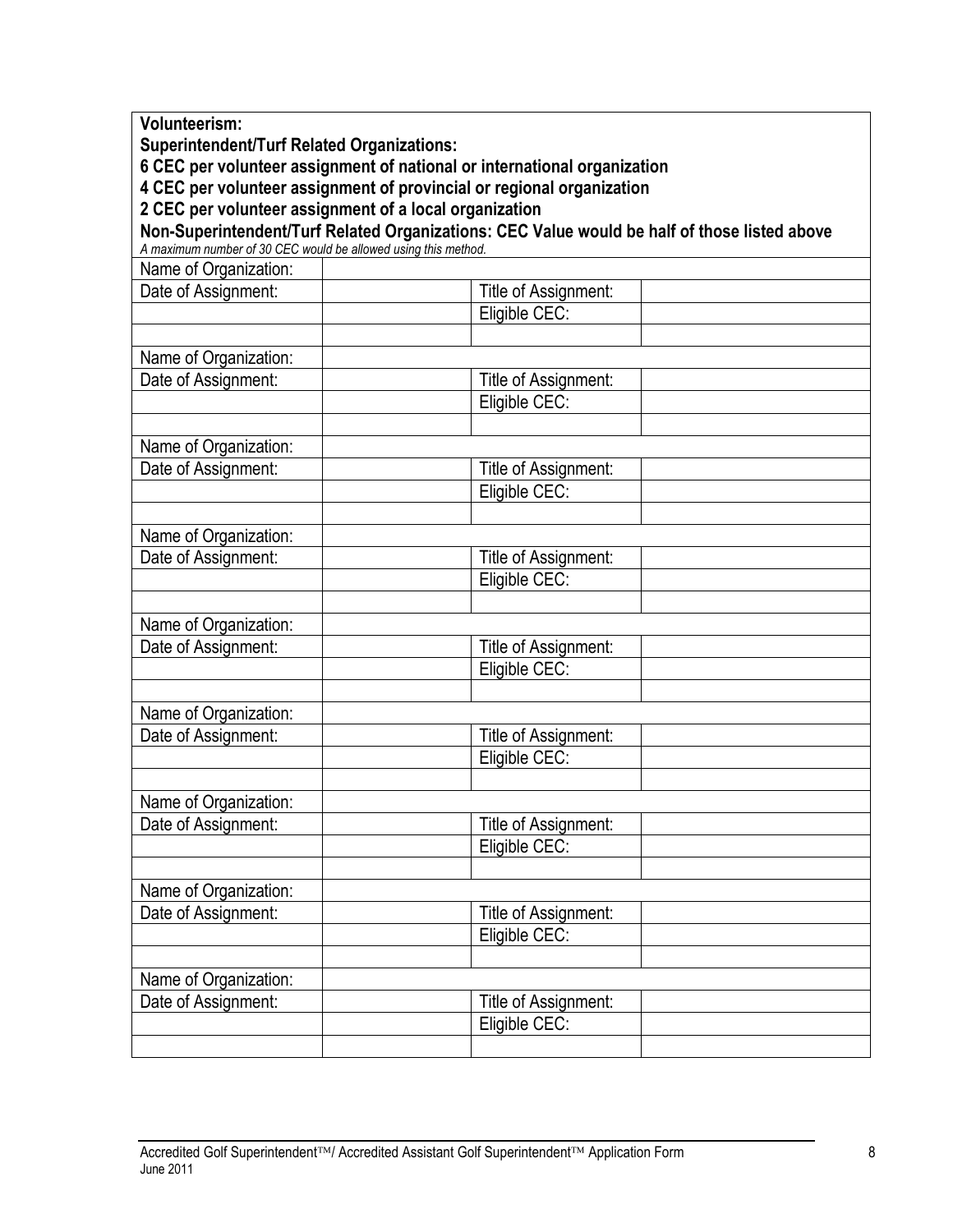| <b>Publishing:</b>                                                                   |                                                                                             |  |
|--------------------------------------------------------------------------------------|---------------------------------------------------------------------------------------------|--|
| Articles published for a national superintendent-related magazine = 10 CEC           |                                                                                             |  |
| Articles published for a regional superintendent-related magazine/newsletter = 6 CEC |                                                                                             |  |
|                                                                                      | Other articles related to superintendent's profession but not published in a superintendent |  |
| publication = 4 CEC                                                                  |                                                                                             |  |
| A maximum number of 25 CEC would be allowed using this method.                       |                                                                                             |  |
| Name of Article:                                                                     |                                                                                             |  |
| Name of publication:                                                                 |                                                                                             |  |
| Date of publication:                                                                 | Eligible CEC:                                                                               |  |
|                                                                                      |                                                                                             |  |
| Name of Article:                                                                     |                                                                                             |  |
| Name of publication:                                                                 |                                                                                             |  |
| Date of publication:                                                                 | Eligible CEC:                                                                               |  |
|                                                                                      |                                                                                             |  |
| Name of Article:                                                                     |                                                                                             |  |
| Name of publication:                                                                 |                                                                                             |  |
| Date of publication:                                                                 | Eligible CEC:                                                                               |  |
|                                                                                      |                                                                                             |  |
| Name of Article:                                                                     |                                                                                             |  |
| Name of publication:                                                                 |                                                                                             |  |
| Date of publication:                                                                 | Eligible CEC:                                                                               |  |
|                                                                                      |                                                                                             |  |
| Name of Article:                                                                     |                                                                                             |  |
| Name of publication:                                                                 |                                                                                             |  |
| Date of publication:                                                                 | Eligible CEC:                                                                               |  |
|                                                                                      |                                                                                             |  |
| Name of Article:                                                                     |                                                                                             |  |
| Name of publication:                                                                 |                                                                                             |  |
| Date of publication:                                                                 | Eligible CEC:                                                                               |  |
|                                                                                      |                                                                                             |  |
| Name of Article:                                                                     |                                                                                             |  |
| Name of publication:                                                                 |                                                                                             |  |
| Date of publication:                                                                 | Eligible CEC:                                                                               |  |
|                                                                                      |                                                                                             |  |
| Name of Article:                                                                     |                                                                                             |  |
| Name of publication:                                                                 |                                                                                             |  |
| Date of publication:                                                                 | Eligible CEC:                                                                               |  |
|                                                                                      |                                                                                             |  |
| Name of Article:                                                                     |                                                                                             |  |
| Name of publication:                                                                 |                                                                                             |  |
| Date of publication:                                                                 | Eligible CEC:                                                                               |  |
|                                                                                      |                                                                                             |  |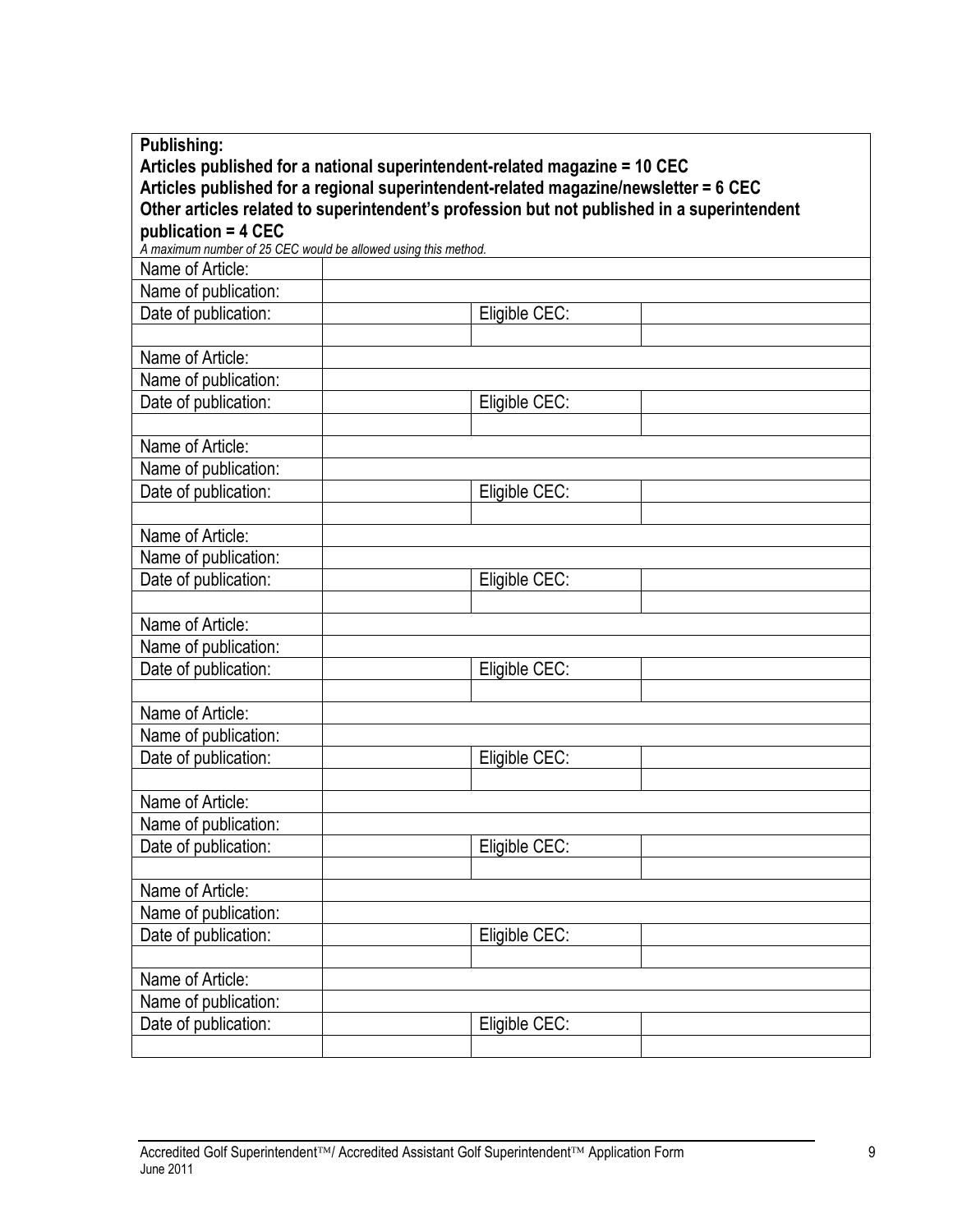| <b>Course Development:</b>         |                                                                                                                                                                                                                            |
|------------------------------------|----------------------------------------------------------------------------------------------------------------------------------------------------------------------------------------------------------------------------|
| Half Day Course Developed = 10 CEC |                                                                                                                                                                                                                            |
| Full Day Course Developed = 15 CEC |                                                                                                                                                                                                                            |
|                                    | Each Course must meet the requirements set by the CGSA and must encompass one or more of the NOS skills. Course must be a minimum<br>of fours hour of instruction. A maximum of 45 CEC would be allowed using this method. |
| Name of Course:                    |                                                                                                                                                                                                                            |
| Type of Course: (Half/Full Day)    |                                                                                                                                                                                                                            |
|                                    | Eligible CEC:                                                                                                                                                                                                              |
|                                    |                                                                                                                                                                                                                            |
| Name of Course:                    |                                                                                                                                                                                                                            |
| Type of Course: (Half/Full Day)    |                                                                                                                                                                                                                            |
|                                    | Eligible CEC:                                                                                                                                                                                                              |
|                                    |                                                                                                                                                                                                                            |
| Name of Course:                    |                                                                                                                                                                                                                            |
| Type of Course: (Half/Full Day)    |                                                                                                                                                                                                                            |
|                                    | Eligible CEC:                                                                                                                                                                                                              |
|                                    |                                                                                                                                                                                                                            |
| Name of Course:                    |                                                                                                                                                                                                                            |
| Type of Course: (Half/Full Day)    |                                                                                                                                                                                                                            |
|                                    | Eligible CEC:                                                                                                                                                                                                              |
|                                    |                                                                                                                                                                                                                            |
| Name of Course:                    |                                                                                                                                                                                                                            |
| Type of Course: (Half/Full Day)    |                                                                                                                                                                                                                            |
|                                    | Eligible CEC:                                                                                                                                                                                                              |
|                                    |                                                                                                                                                                                                                            |
| Name of Course:                    |                                                                                                                                                                                                                            |
| Type of Course: (Half/Full Day)    |                                                                                                                                                                                                                            |
|                                    | Eligible CEC:                                                                                                                                                                                                              |
|                                    |                                                                                                                                                                                                                            |
| Name of Course:                    |                                                                                                                                                                                                                            |
| Type of Course: (Half/Full Day)    |                                                                                                                                                                                                                            |
|                                    | Eligible CEC:                                                                                                                                                                                                              |
|                                    |                                                                                                                                                                                                                            |
| Name of Course:                    |                                                                                                                                                                                                                            |
| Type of Course: (Half/Full Day)    |                                                                                                                                                                                                                            |
|                                    | Eligible CEC:                                                                                                                                                                                                              |
|                                    |                                                                                                                                                                                                                            |
| Name of Course:                    |                                                                                                                                                                                                                            |
| Type of Course: (Half/Full Day)    |                                                                                                                                                                                                                            |
|                                    | Eligible CEC:                                                                                                                                                                                                              |
|                                    |                                                                                                                                                                                                                            |
| Name of Course:                    |                                                                                                                                                                                                                            |
| Type of Course: (Half/Full Day)    |                                                                                                                                                                                                                            |
|                                    | Eligible CEC:                                                                                                                                                                                                              |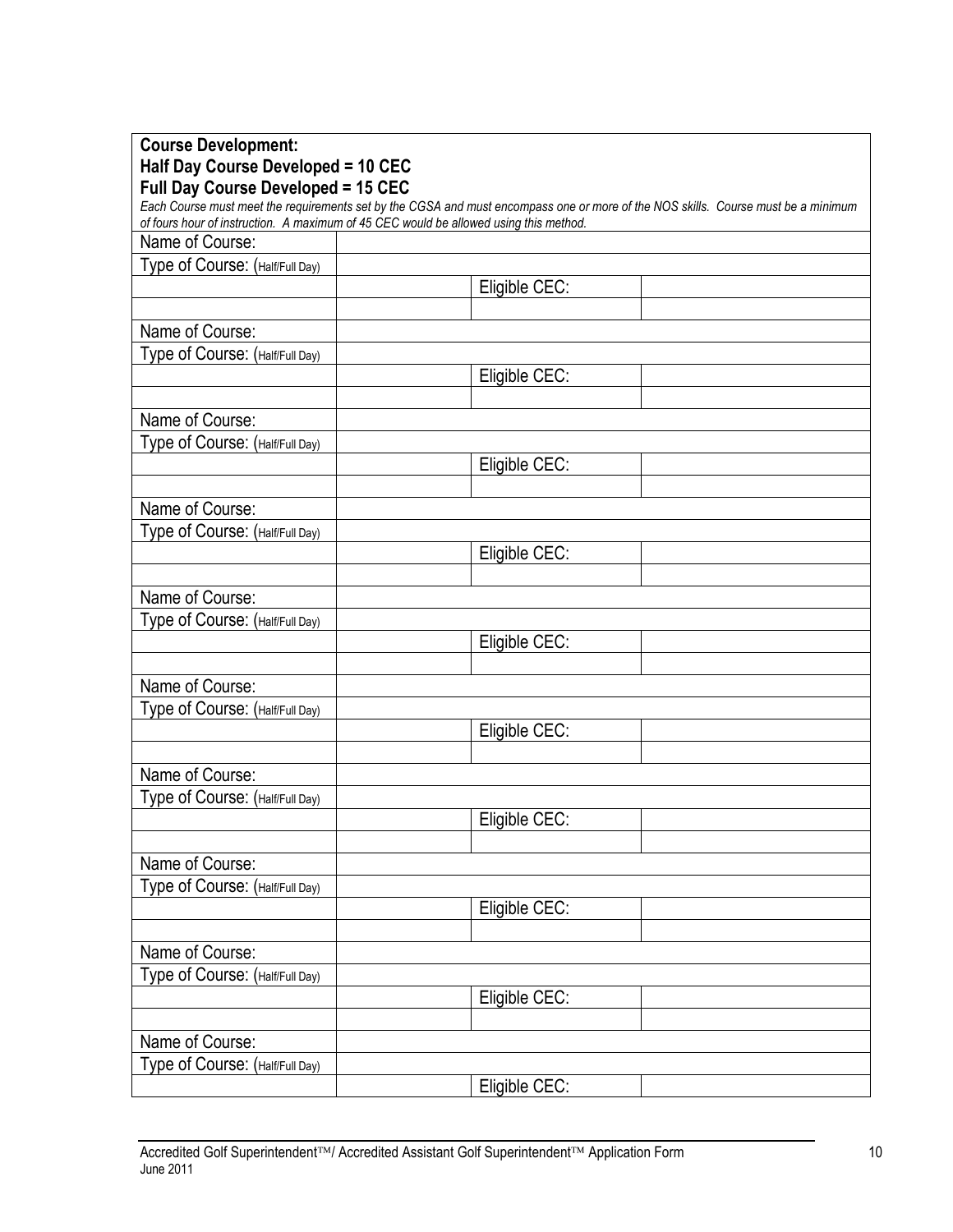| Teaching:                                                 |                                                                                                                                         |  |
|-----------------------------------------------------------|-----------------------------------------------------------------------------------------------------------------------------------------|--|
| 1 Hour of Instruction Time = 1 CEC                        |                                                                                                                                         |  |
|                                                           | A maximum number of 25 CEC would be allowed using this method. Acting as an on-line instructor would qualify for CEC. Note that marking |  |
| of assignments would not be included as instruction time. |                                                                                                                                         |  |
| Name of Organization:                                     |                                                                                                                                         |  |
| Date of Assignment:                                       | Title of Course Taught:                                                                                                                 |  |
| Number of Hours:                                          | Eligible CEC:                                                                                                                           |  |
|                                                           |                                                                                                                                         |  |
| Name of Organization:                                     |                                                                                                                                         |  |
| Date of Assignment:                                       | Title of Course Taught:                                                                                                                 |  |
| Number of Hours:                                          | Eligible CEC:                                                                                                                           |  |
|                                                           |                                                                                                                                         |  |
| Name of Organization:                                     |                                                                                                                                         |  |
| Date of Assignment:                                       | Title of Course Taught:                                                                                                                 |  |
| Number of Hours:                                          | Eligible CEC:                                                                                                                           |  |
|                                                           |                                                                                                                                         |  |
| Name of Organization:                                     |                                                                                                                                         |  |
| Date of Assignment:                                       | Title of Course Taught:                                                                                                                 |  |
| Number of Hours:                                          | Eligible CEC:                                                                                                                           |  |
|                                                           |                                                                                                                                         |  |
| Name of Organization:                                     |                                                                                                                                         |  |
| Date of Assignment:                                       | Title of Course Taught:                                                                                                                 |  |
| Number of Hours:                                          | Eligible CEC:                                                                                                                           |  |
|                                                           |                                                                                                                                         |  |
| Name of Organization:                                     |                                                                                                                                         |  |
| Date of Assignment:                                       | Title of Course Taught:                                                                                                                 |  |
| Number of Hours:                                          | Eligible CEC:                                                                                                                           |  |
|                                                           |                                                                                                                                         |  |
| Name of Organization:                                     |                                                                                                                                         |  |
| Date of Assignment:                                       | Title of Course Taught:                                                                                                                 |  |
| Number of Hours:                                          | Eligible CEC:                                                                                                                           |  |
|                                                           |                                                                                                                                         |  |
| Name of Organization:                                     |                                                                                                                                         |  |
| Date of Assignment:                                       | Title of Course Taught:                                                                                                                 |  |
| Number of Hours:                                          | Eligible CEC:                                                                                                                           |  |
|                                                           |                                                                                                                                         |  |
| Name of Organization:                                     |                                                                                                                                         |  |
| Date of Assignment:                                       | Title of Course Taught:                                                                                                                 |  |
| Number of Hours:                                          | Eligible CEC:                                                                                                                           |  |
|                                                           |                                                                                                                                         |  |
| Name of Organization:                                     |                                                                                                                                         |  |
| Date of Assignment:                                       | Title of Course Taught:                                                                                                                 |  |
| Number of Hours:                                          | Eligible CEC:                                                                                                                           |  |
|                                                           |                                                                                                                                         |  |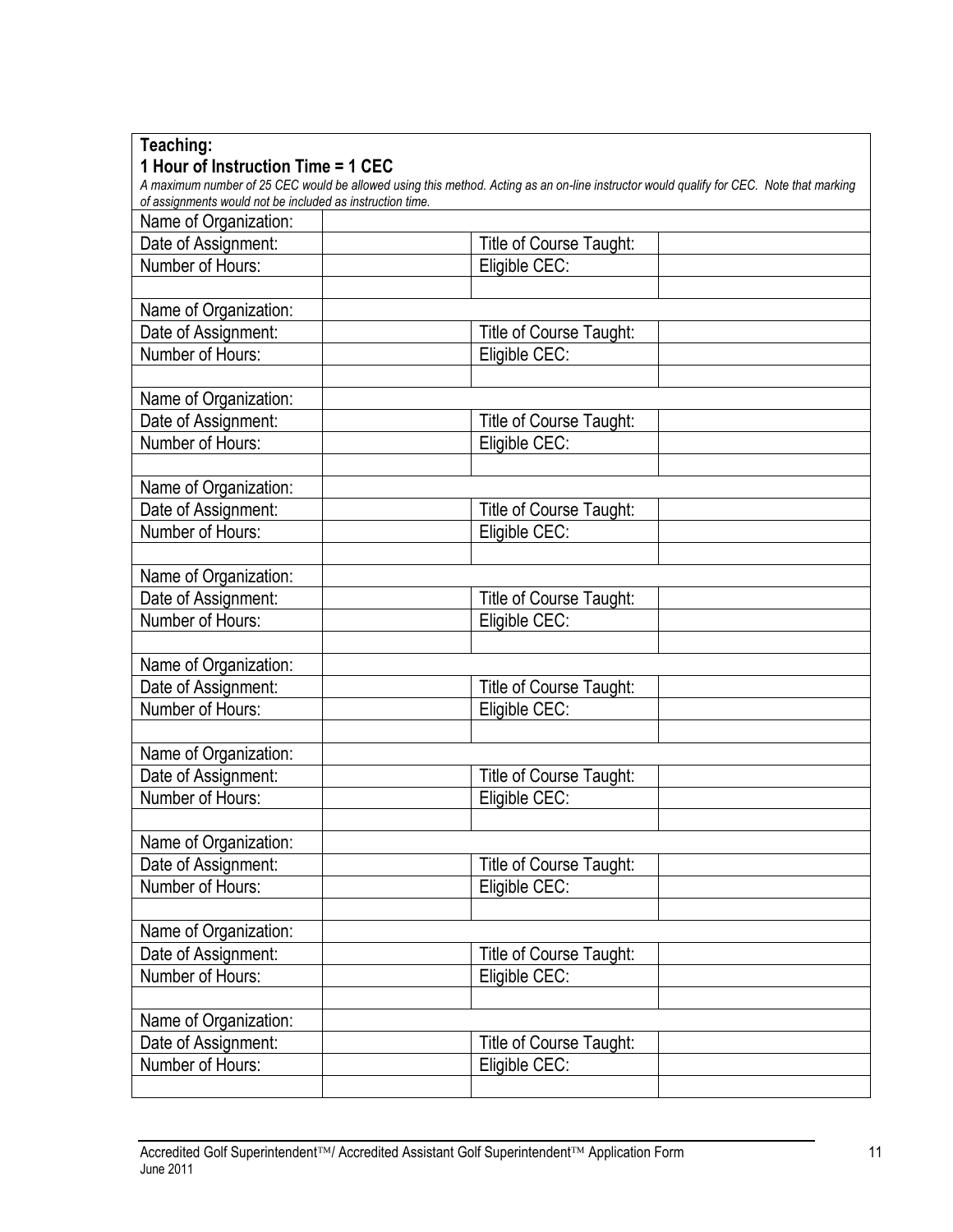| <b>Professional Presentations:</b>                                        |                                                                                                                           |  |
|---------------------------------------------------------------------------|---------------------------------------------------------------------------------------------------------------------------|--|
| Presentations for a national superintendent-related organization = 10 CEC |                                                                                                                           |  |
| Presentations for a regional superintendent-related organization = 6 CEC  | Other presentations related to superintendent's profession but not presented to a superintendent                          |  |
| specific organization = 4 CEC                                             |                                                                                                                           |  |
|                                                                           | A maximum number of 25 CEC would be allowed using this method. All presentations would be eligible, regardless of length. |  |
| Name of Presentation:                                                     |                                                                                                                           |  |
| Name of Sponsoring Organization:                                          |                                                                                                                           |  |
| Date of Presentation:                                                     | Eligible CEC:                                                                                                             |  |
|                                                                           |                                                                                                                           |  |
| Name of Presentation:                                                     |                                                                                                                           |  |
| Name of Sponsoring Organization:                                          |                                                                                                                           |  |
| Date of Presentation:                                                     | Eligible CEC:                                                                                                             |  |
|                                                                           |                                                                                                                           |  |
| Name of Presentation:                                                     |                                                                                                                           |  |
| Name of Sponsoring Organization:                                          |                                                                                                                           |  |
| Date of Presentation:                                                     | Eligible CEC:                                                                                                             |  |
|                                                                           |                                                                                                                           |  |
| Name of Presentation:                                                     |                                                                                                                           |  |
| Name of Sponsoring Organization:                                          |                                                                                                                           |  |
| Date of Presentation:                                                     | Eligible CEC:                                                                                                             |  |
|                                                                           |                                                                                                                           |  |
| Name of Presentation:                                                     |                                                                                                                           |  |
| Name of Sponsoring Organization:                                          |                                                                                                                           |  |
| Date of Presentation:                                                     | Eligible CEC:                                                                                                             |  |
|                                                                           |                                                                                                                           |  |
| Name of Presentation:                                                     |                                                                                                                           |  |
| Name of Sponsoring Organization:                                          |                                                                                                                           |  |
| Date of Presentation:                                                     | Eligible CEC:                                                                                                             |  |
|                                                                           |                                                                                                                           |  |
| Name of Presentation:                                                     |                                                                                                                           |  |
| Name of Sponsoring Organization:                                          |                                                                                                                           |  |
| Date of Presentation:                                                     | Eligible CEC:                                                                                                             |  |
|                                                                           |                                                                                                                           |  |
| Name of Presentation:                                                     |                                                                                                                           |  |
| Name of Sponsoring Organization:                                          |                                                                                                                           |  |
| Date of Presentation:                                                     | Eligible CEC:                                                                                                             |  |
|                                                                           |                                                                                                                           |  |
| Name of Presentation:                                                     |                                                                                                                           |  |
| Name of Sponsoring Organization:                                          |                                                                                                                           |  |
| Date of Presentation:                                                     | Eligible CEC:                                                                                                             |  |
|                                                                           |                                                                                                                           |  |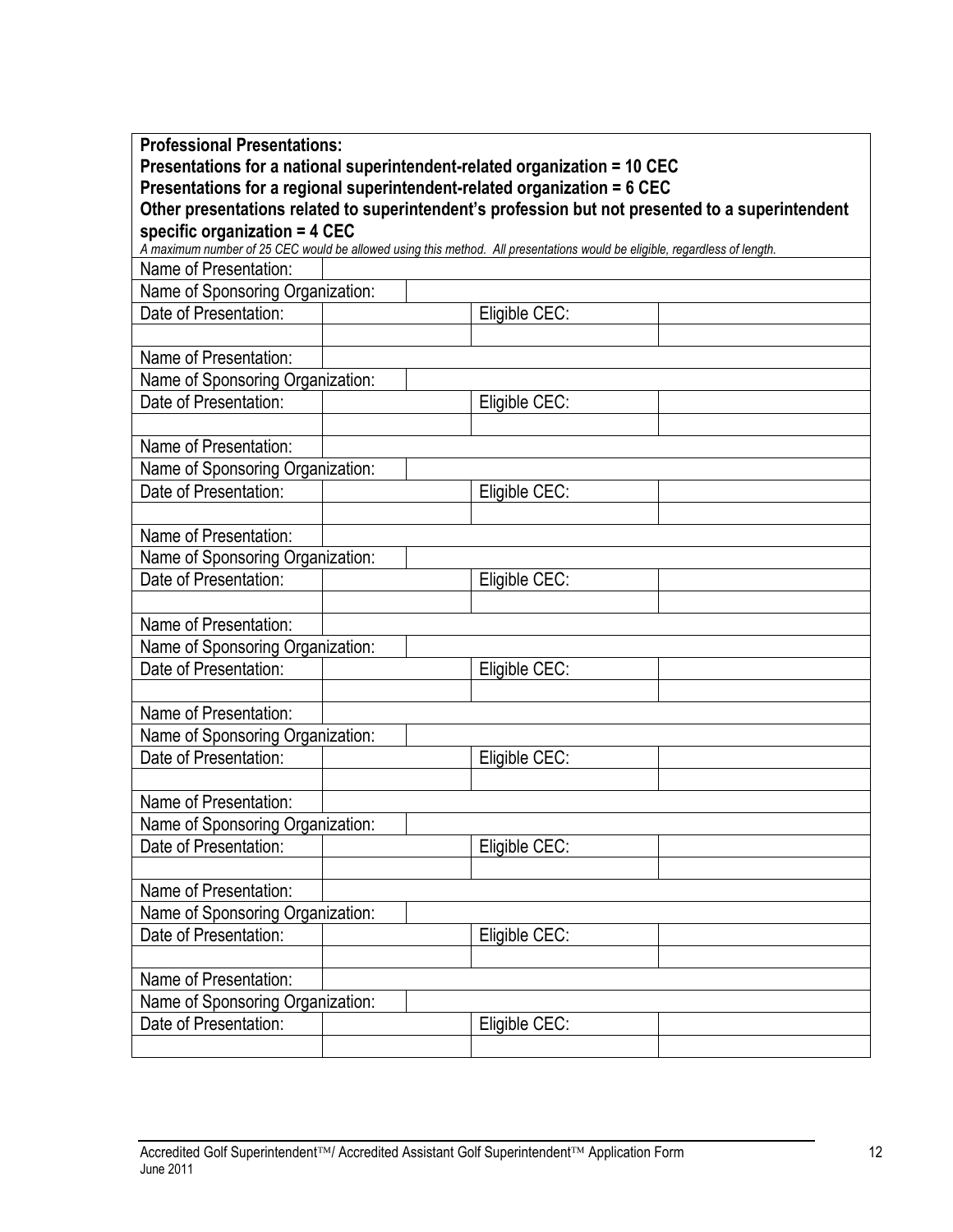| Regional Association Membership = 1 CEC per year with a maximum of 5 CEC per renewal term<br>National or International Membership = 2 CEC per year with a maximum of 10 CEC per renewal term<br>Note that membership within the CGSA is mandatory with this program, thus no CEC amount applies. A maximum number of 10 CEC would<br>be allowed using this method.<br>Name of Organization:<br>Date of Membership:<br>Class of Membership:<br>Eligible CEC:<br>Name of Organization:<br>Date of Membership:<br>Class of Membership:<br>Eligible CEC:<br>Name of Organization:<br>Date of Membership:<br>Class of Membership:<br>Eligible CEC:<br>Name of Organization:<br>Date of Membership:<br>Class of Membership:<br>Eligible CEC:<br>Name of Organization:<br>Date of Membership:<br>Class of Membership:<br>Eligible CEC:<br>Name of Organization:<br>Date of Membership:<br>Class of Membership:<br>Eligible CEC:<br>Name of Organization:<br>Date of Membership:<br>Class of Membership:<br>Eligible CEC:<br>Name of Organization:<br>Date of Membership:<br>Class of Membership:<br>Eligible CEC:<br>Name of Organization:<br>Date of Membership:<br>Class of Membership:<br>Eligible CEC:<br>Name of Organization:<br>Date of Membership:<br>Class of Membership:<br>Eligible CEC: | <b>Memberships:</b> |  |
|----------------------------------------------------------------------------------------------------------------------------------------------------------------------------------------------------------------------------------------------------------------------------------------------------------------------------------------------------------------------------------------------------------------------------------------------------------------------------------------------------------------------------------------------------------------------------------------------------------------------------------------------------------------------------------------------------------------------------------------------------------------------------------------------------------------------------------------------------------------------------------------------------------------------------------------------------------------------------------------------------------------------------------------------------------------------------------------------------------------------------------------------------------------------------------------------------------------------------------------------------------------------------------------------|---------------------|--|
|                                                                                                                                                                                                                                                                                                                                                                                                                                                                                                                                                                                                                                                                                                                                                                                                                                                                                                                                                                                                                                                                                                                                                                                                                                                                                              |                     |  |
|                                                                                                                                                                                                                                                                                                                                                                                                                                                                                                                                                                                                                                                                                                                                                                                                                                                                                                                                                                                                                                                                                                                                                                                                                                                                                              |                     |  |
|                                                                                                                                                                                                                                                                                                                                                                                                                                                                                                                                                                                                                                                                                                                                                                                                                                                                                                                                                                                                                                                                                                                                                                                                                                                                                              |                     |  |
|                                                                                                                                                                                                                                                                                                                                                                                                                                                                                                                                                                                                                                                                                                                                                                                                                                                                                                                                                                                                                                                                                                                                                                                                                                                                                              |                     |  |
|                                                                                                                                                                                                                                                                                                                                                                                                                                                                                                                                                                                                                                                                                                                                                                                                                                                                                                                                                                                                                                                                                                                                                                                                                                                                                              |                     |  |
|                                                                                                                                                                                                                                                                                                                                                                                                                                                                                                                                                                                                                                                                                                                                                                                                                                                                                                                                                                                                                                                                                                                                                                                                                                                                                              |                     |  |
|                                                                                                                                                                                                                                                                                                                                                                                                                                                                                                                                                                                                                                                                                                                                                                                                                                                                                                                                                                                                                                                                                                                                                                                                                                                                                              |                     |  |
|                                                                                                                                                                                                                                                                                                                                                                                                                                                                                                                                                                                                                                                                                                                                                                                                                                                                                                                                                                                                                                                                                                                                                                                                                                                                                              |                     |  |
|                                                                                                                                                                                                                                                                                                                                                                                                                                                                                                                                                                                                                                                                                                                                                                                                                                                                                                                                                                                                                                                                                                                                                                                                                                                                                              |                     |  |
|                                                                                                                                                                                                                                                                                                                                                                                                                                                                                                                                                                                                                                                                                                                                                                                                                                                                                                                                                                                                                                                                                                                                                                                                                                                                                              |                     |  |
|                                                                                                                                                                                                                                                                                                                                                                                                                                                                                                                                                                                                                                                                                                                                                                                                                                                                                                                                                                                                                                                                                                                                                                                                                                                                                              |                     |  |
|                                                                                                                                                                                                                                                                                                                                                                                                                                                                                                                                                                                                                                                                                                                                                                                                                                                                                                                                                                                                                                                                                                                                                                                                                                                                                              |                     |  |
|                                                                                                                                                                                                                                                                                                                                                                                                                                                                                                                                                                                                                                                                                                                                                                                                                                                                                                                                                                                                                                                                                                                                                                                                                                                                                              |                     |  |
|                                                                                                                                                                                                                                                                                                                                                                                                                                                                                                                                                                                                                                                                                                                                                                                                                                                                                                                                                                                                                                                                                                                                                                                                                                                                                              |                     |  |
|                                                                                                                                                                                                                                                                                                                                                                                                                                                                                                                                                                                                                                                                                                                                                                                                                                                                                                                                                                                                                                                                                                                                                                                                                                                                                              |                     |  |
|                                                                                                                                                                                                                                                                                                                                                                                                                                                                                                                                                                                                                                                                                                                                                                                                                                                                                                                                                                                                                                                                                                                                                                                                                                                                                              |                     |  |
|                                                                                                                                                                                                                                                                                                                                                                                                                                                                                                                                                                                                                                                                                                                                                                                                                                                                                                                                                                                                                                                                                                                                                                                                                                                                                              |                     |  |
|                                                                                                                                                                                                                                                                                                                                                                                                                                                                                                                                                                                                                                                                                                                                                                                                                                                                                                                                                                                                                                                                                                                                                                                                                                                                                              |                     |  |
|                                                                                                                                                                                                                                                                                                                                                                                                                                                                                                                                                                                                                                                                                                                                                                                                                                                                                                                                                                                                                                                                                                                                                                                                                                                                                              |                     |  |
|                                                                                                                                                                                                                                                                                                                                                                                                                                                                                                                                                                                                                                                                                                                                                                                                                                                                                                                                                                                                                                                                                                                                                                                                                                                                                              |                     |  |
|                                                                                                                                                                                                                                                                                                                                                                                                                                                                                                                                                                                                                                                                                                                                                                                                                                                                                                                                                                                                                                                                                                                                                                                                                                                                                              |                     |  |
|                                                                                                                                                                                                                                                                                                                                                                                                                                                                                                                                                                                                                                                                                                                                                                                                                                                                                                                                                                                                                                                                                                                                                                                                                                                                                              |                     |  |
|                                                                                                                                                                                                                                                                                                                                                                                                                                                                                                                                                                                                                                                                                                                                                                                                                                                                                                                                                                                                                                                                                                                                                                                                                                                                                              |                     |  |
|                                                                                                                                                                                                                                                                                                                                                                                                                                                                                                                                                                                                                                                                                                                                                                                                                                                                                                                                                                                                                                                                                                                                                                                                                                                                                              |                     |  |
|                                                                                                                                                                                                                                                                                                                                                                                                                                                                                                                                                                                                                                                                                                                                                                                                                                                                                                                                                                                                                                                                                                                                                                                                                                                                                              |                     |  |
|                                                                                                                                                                                                                                                                                                                                                                                                                                                                                                                                                                                                                                                                                                                                                                                                                                                                                                                                                                                                                                                                                                                                                                                                                                                                                              |                     |  |
|                                                                                                                                                                                                                                                                                                                                                                                                                                                                                                                                                                                                                                                                                                                                                                                                                                                                                                                                                                                                                                                                                                                                                                                                                                                                                              |                     |  |
|                                                                                                                                                                                                                                                                                                                                                                                                                                                                                                                                                                                                                                                                                                                                                                                                                                                                                                                                                                                                                                                                                                                                                                                                                                                                                              |                     |  |
|                                                                                                                                                                                                                                                                                                                                                                                                                                                                                                                                                                                                                                                                                                                                                                                                                                                                                                                                                                                                                                                                                                                                                                                                                                                                                              |                     |  |
|                                                                                                                                                                                                                                                                                                                                                                                                                                                                                                                                                                                                                                                                                                                                                                                                                                                                                                                                                                                                                                                                                                                                                                                                                                                                                              |                     |  |
|                                                                                                                                                                                                                                                                                                                                                                                                                                                                                                                                                                                                                                                                                                                                                                                                                                                                                                                                                                                                                                                                                                                                                                                                                                                                                              |                     |  |
|                                                                                                                                                                                                                                                                                                                                                                                                                                                                                                                                                                                                                                                                                                                                                                                                                                                                                                                                                                                                                                                                                                                                                                                                                                                                                              |                     |  |
|                                                                                                                                                                                                                                                                                                                                                                                                                                                                                                                                                                                                                                                                                                                                                                                                                                                                                                                                                                                                                                                                                                                                                                                                                                                                                              |                     |  |
|                                                                                                                                                                                                                                                                                                                                                                                                                                                                                                                                                                                                                                                                                                                                                                                                                                                                                                                                                                                                                                                                                                                                                                                                                                                                                              |                     |  |
|                                                                                                                                                                                                                                                                                                                                                                                                                                                                                                                                                                                                                                                                                                                                                                                                                                                                                                                                                                                                                                                                                                                                                                                                                                                                                              |                     |  |
|                                                                                                                                                                                                                                                                                                                                                                                                                                                                                                                                                                                                                                                                                                                                                                                                                                                                                                                                                                                                                                                                                                                                                                                                                                                                                              |                     |  |
|                                                                                                                                                                                                                                                                                                                                                                                                                                                                                                                                                                                                                                                                                                                                                                                                                                                                                                                                                                                                                                                                                                                                                                                                                                                                                              |                     |  |
|                                                                                                                                                                                                                                                                                                                                                                                                                                                                                                                                                                                                                                                                                                                                                                                                                                                                                                                                                                                                                                                                                                                                                                                                                                                                                              |                     |  |
|                                                                                                                                                                                                                                                                                                                                                                                                                                                                                                                                                                                                                                                                                                                                                                                                                                                                                                                                                                                                                                                                                                                                                                                                                                                                                              |                     |  |
|                                                                                                                                                                                                                                                                                                                                                                                                                                                                                                                                                                                                                                                                                                                                                                                                                                                                                                                                                                                                                                                                                                                                                                                                                                                                                              |                     |  |
|                                                                                                                                                                                                                                                                                                                                                                                                                                                                                                                                                                                                                                                                                                                                                                                                                                                                                                                                                                                                                                                                                                                                                                                                                                                                                              |                     |  |
|                                                                                                                                                                                                                                                                                                                                                                                                                                                                                                                                                                                                                                                                                                                                                                                                                                                                                                                                                                                                                                                                                                                                                                                                                                                                                              |                     |  |
|                                                                                                                                                                                                                                                                                                                                                                                                                                                                                                                                                                                                                                                                                                                                                                                                                                                                                                                                                                                                                                                                                                                                                                                                                                                                                              |                     |  |
|                                                                                                                                                                                                                                                                                                                                                                                                                                                                                                                                                                                                                                                                                                                                                                                                                                                                                                                                                                                                                                                                                                                                                                                                                                                                                              |                     |  |
|                                                                                                                                                                                                                                                                                                                                                                                                                                                                                                                                                                                                                                                                                                                                                                                                                                                                                                                                                                                                                                                                                                                                                                                                                                                                                              |                     |  |
|                                                                                                                                                                                                                                                                                                                                                                                                                                                                                                                                                                                                                                                                                                                                                                                                                                                                                                                                                                                                                                                                                                                                                                                                                                                                                              |                     |  |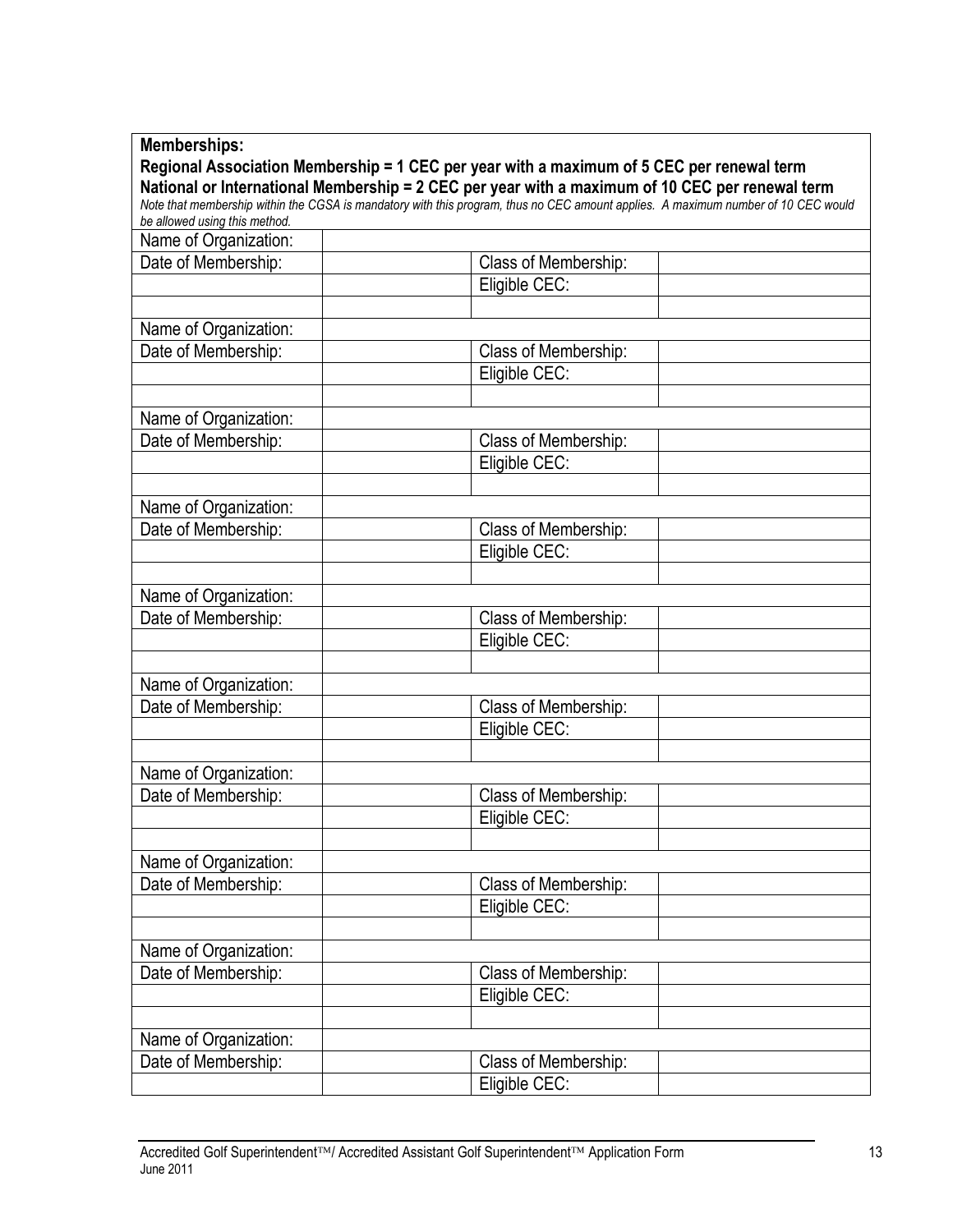| Research:<br>Each Year of Hosting a Research Project = 5 CEC    |                             |  |
|-----------------------------------------------------------------|-----------------------------|--|
| Each Year of Active Participation in a Research Project = 1 CEC |                             |  |
| A maximum number of 25 CEC would be allowed using this method.  |                             |  |
| Name of Research Project:                                       |                             |  |
| Sponsoring Organization:                                        |                             |  |
| Length of Project:                                              | <b>Contact for Project:</b> |  |
|                                                                 | Eligible CEC:               |  |
|                                                                 |                             |  |
| Name of Research Project:                                       |                             |  |
| Sponsoring Organization:                                        |                             |  |
| Length of Project:                                              | <b>Contact for Project:</b> |  |
|                                                                 | Eligible CEC:               |  |
|                                                                 |                             |  |
| Name of Research Project:                                       |                             |  |
| Sponsoring Organization:                                        |                             |  |
| Length of Project:                                              | <b>Contact for Project:</b> |  |
|                                                                 | Eligible CEC:               |  |
|                                                                 |                             |  |
| Name of Research Project:                                       |                             |  |
| Sponsoring Organization:                                        |                             |  |
| Length of Project:                                              | <b>Contact for Project:</b> |  |
|                                                                 | Eligible CEC:               |  |
|                                                                 |                             |  |
| Name of Research Project:                                       |                             |  |
| Sponsoring Organization:                                        |                             |  |
| Length of Project:                                              | <b>Contact for Project:</b> |  |
|                                                                 | Eligible CEC:               |  |
|                                                                 |                             |  |
| Name of Research Project:                                       |                             |  |
| Sponsoring Organization:                                        |                             |  |
| Length of Project:                                              | Contact for Project:        |  |
|                                                                 | Eligible CEC:               |  |
|                                                                 |                             |  |
| Name of Research Project:                                       |                             |  |
| Sponsoring Organization:                                        |                             |  |
| Length of Project:                                              | <b>Contact for Project:</b> |  |
|                                                                 | Eligible CEC:               |  |
|                                                                 |                             |  |
| Name of Research Project:                                       |                             |  |
| Sponsoring Organization:                                        |                             |  |
| Length of Project:                                              | <b>Contact for Project:</b> |  |
|                                                                 | Eligible CEC:               |  |
|                                                                 |                             |  |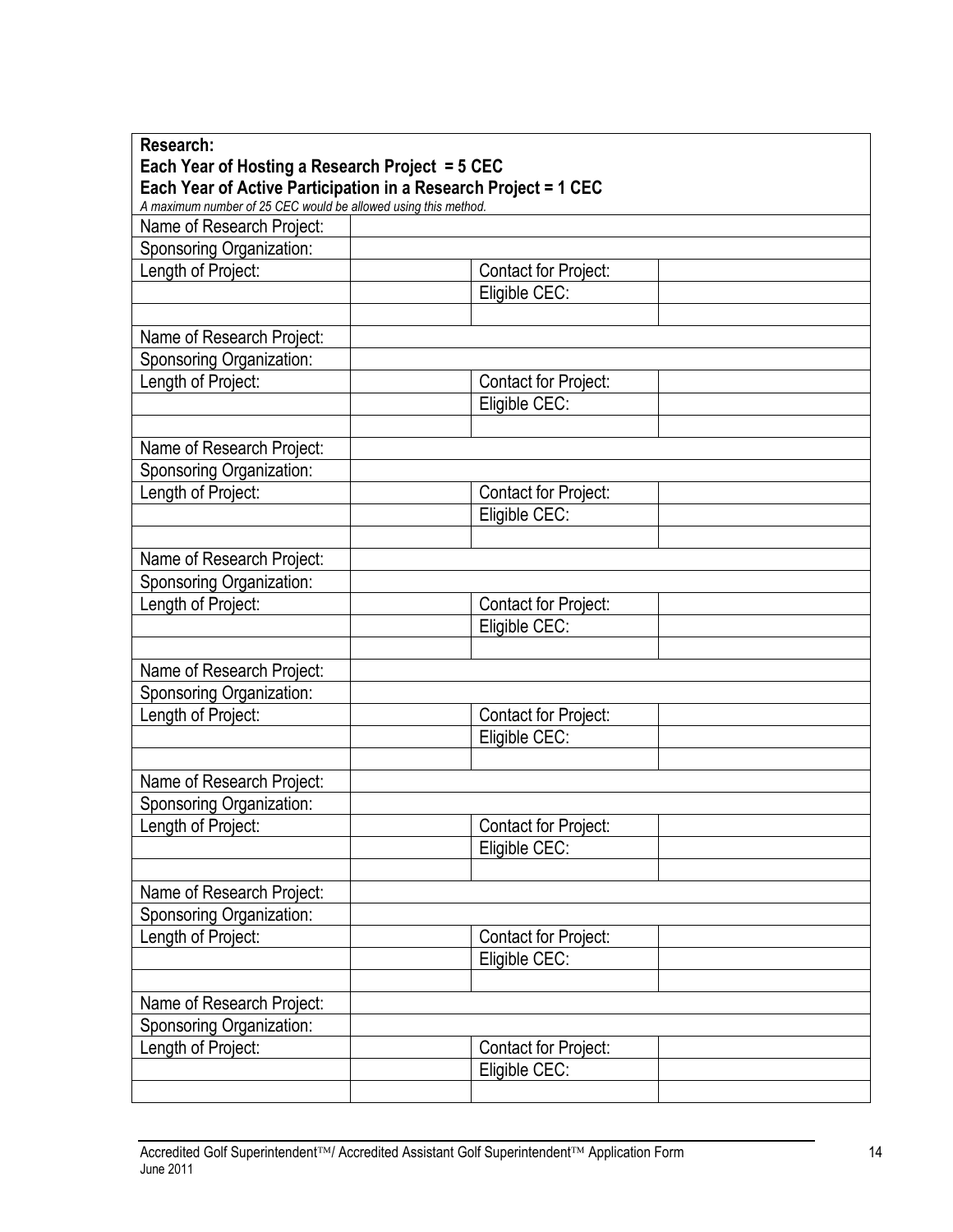| <b>National Tournament Hosting:</b>                           |               |  |
|---------------------------------------------------------------|---------------|--|
| Each Tournament Hosted = 3 CEC                                |               |  |
| A maximum number of 6 CEC would be allowed using this method. |               |  |
| Name of Tournament:                                           |               |  |
| Sponsoring Organization:                                      |               |  |
| Date of Tournament:                                           | Eligible CEC: |  |
|                                                               |               |  |
| Name of Tournament:                                           |               |  |
| Sponsoring Organization:                                      |               |  |
| Date of Tournament:                                           | Eligible CEC: |  |
|                                                               |               |  |
| Name of Tournament:                                           |               |  |
| Sponsoring Organization:                                      |               |  |
| Date of Tournament:                                           | Eligible CEC: |  |
|                                                               |               |  |

| <b>Golf Handicap:</b>                                         |                                                                 |  |
|---------------------------------------------------------------|-----------------------------------------------------------------|--|
|                                                               | Each year of Maintenance of Certified Handicap = 1 CEC per year |  |
| A maximum number of 5 CEC would be allowed using this method. |                                                                 |  |
| Handicap:                                                     |                                                                 |  |
| Year:                                                         |                                                                 |  |
|                                                               | Eligible CEC:                                                   |  |
|                                                               |                                                                 |  |
| Handicap:                                                     |                                                                 |  |
| Year:                                                         |                                                                 |  |
|                                                               | Eligible CEC:                                                   |  |
|                                                               |                                                                 |  |
| Handicap:                                                     |                                                                 |  |
| Year:                                                         |                                                                 |  |
|                                                               | Eligible CEC:                                                   |  |
|                                                               |                                                                 |  |
| Handicap:                                                     |                                                                 |  |
| Year:                                                         |                                                                 |  |
|                                                               | Eligible CEC:                                                   |  |
|                                                               |                                                                 |  |
| Handicap:                                                     |                                                                 |  |
| Year:                                                         |                                                                 |  |
|                                                               | Eligible CEC:                                                   |  |
|                                                               |                                                                 |  |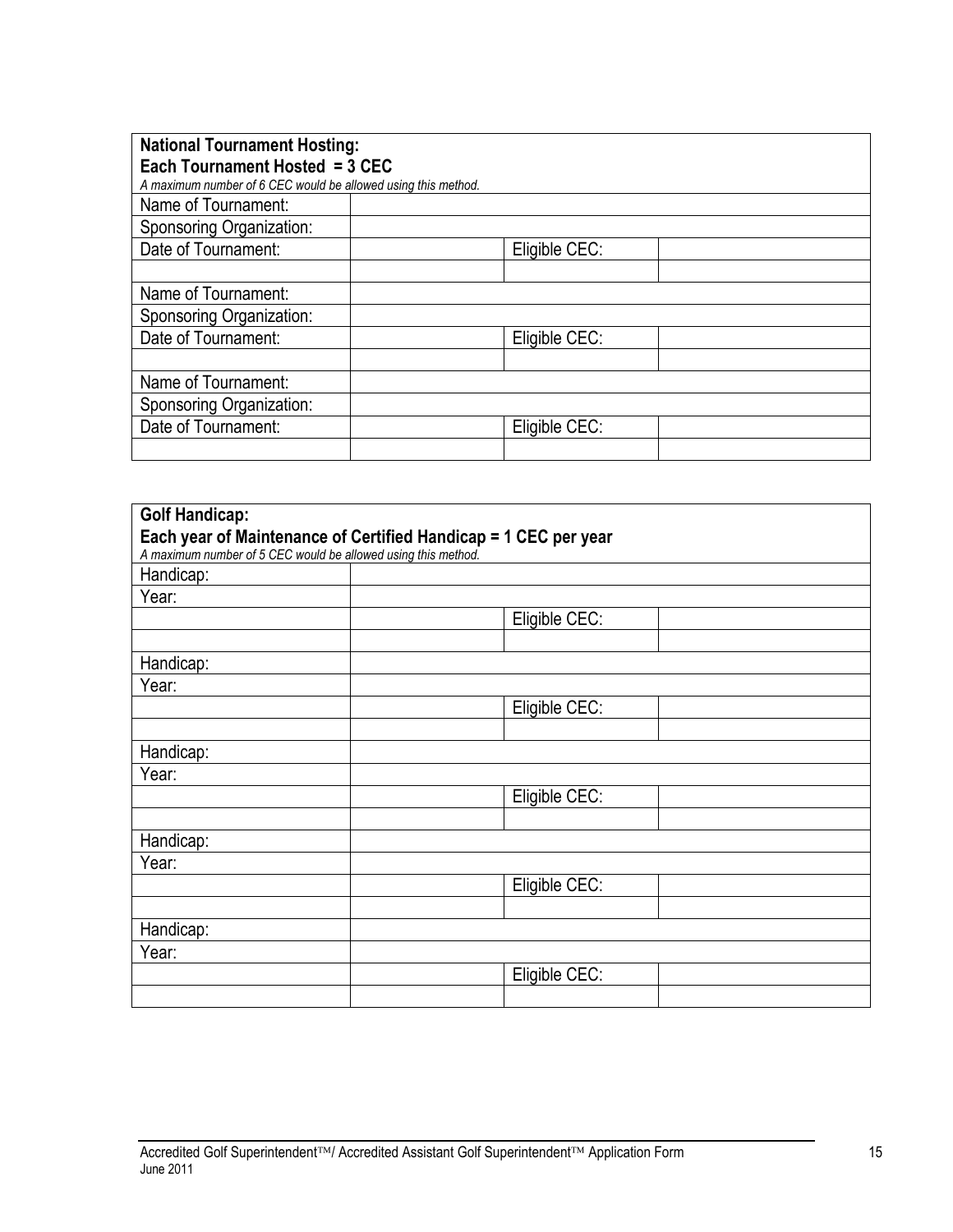|                                                                                                                                                                                                      | <b>Completion of Best Management Practices or Compensation Survey:</b> |  |
|------------------------------------------------------------------------------------------------------------------------------------------------------------------------------------------------------|------------------------------------------------------------------------|--|
| Each survey completed = 1 CEC                                                                                                                                                                        |                                                                        |  |
| A maximum number of 10 CEC would be allowed using this method during any renewal period. This will be verified by CGSA - individual<br>results are confidential, your name only is shared with CGSA. |                                                                        |  |
| Survey:                                                                                                                                                                                              |                                                                        |  |
| Year:                                                                                                                                                                                                | Eligible CEC:                                                          |  |
|                                                                                                                                                                                                      |                                                                        |  |
| Survey:                                                                                                                                                                                              |                                                                        |  |
| Year:                                                                                                                                                                                                | Eligible CEC:                                                          |  |
|                                                                                                                                                                                                      |                                                                        |  |
| Survey:                                                                                                                                                                                              |                                                                        |  |
| Year:                                                                                                                                                                                                | Eligible CEC:                                                          |  |
|                                                                                                                                                                                                      |                                                                        |  |
| Survey:                                                                                                                                                                                              |                                                                        |  |
| Year:                                                                                                                                                                                                | Eligible CEC:                                                          |  |
|                                                                                                                                                                                                      |                                                                        |  |
| Survey:                                                                                                                                                                                              |                                                                        |  |
| Year:                                                                                                                                                                                                | Eligible CEC:                                                          |  |
|                                                                                                                                                                                                      |                                                                        |  |
| Survey:                                                                                                                                                                                              |                                                                        |  |
| Year:                                                                                                                                                                                                | Eligible CEC:                                                          |  |
|                                                                                                                                                                                                      |                                                                        |  |
| Survey:                                                                                                                                                                                              |                                                                        |  |
| Year:                                                                                                                                                                                                | Eligible CEC:                                                          |  |
|                                                                                                                                                                                                      |                                                                        |  |
| Survey:                                                                                                                                                                                              |                                                                        |  |
| Year:                                                                                                                                                                                                | Eligible CEC:                                                          |  |
|                                                                                                                                                                                                      |                                                                        |  |
| Survey:                                                                                                                                                                                              |                                                                        |  |
| Year:                                                                                                                                                                                                | Eligible CEC:                                                          |  |
|                                                                                                                                                                                                      |                                                                        |  |
| Survey:                                                                                                                                                                                              |                                                                        |  |
| Year:                                                                                                                                                                                                | Eligible CEC:                                                          |  |
|                                                                                                                                                                                                      |                                                                        |  |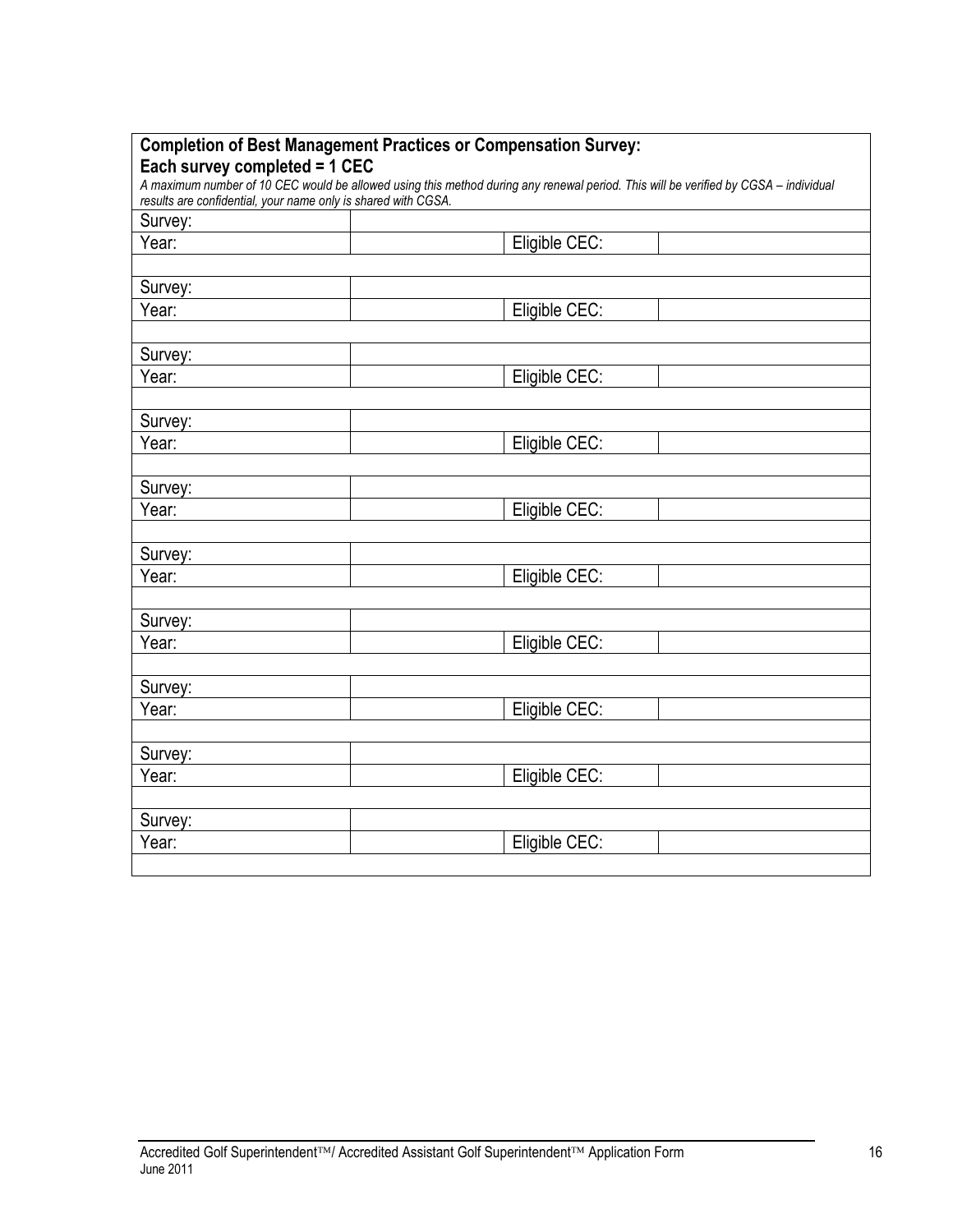| <b>Course or Project Review:</b><br>Each course/project review = 6 CEC<br>A maximum number of 12 CEC would be allowed using this method. A full report must be submitted in order to obtain the CEC |               |  |
|-----------------------------------------------------------------------------------------------------------------------------------------------------------------------------------------------------|---------------|--|
| Title of Project:                                                                                                                                                                                   |               |  |
| Date Completed:                                                                                                                                                                                     | Eligible CEC: |  |
|                                                                                                                                                                                                     |               |  |
| Title of Project:                                                                                                                                                                                   |               |  |
| Date Completed:                                                                                                                                                                                     | Eligible CEC: |  |
|                                                                                                                                                                                                     |               |  |

| Internship:                                                    |               |  |
|----------------------------------------------------------------|---------------|--|
| Each internship supervised = 5 CEC                             |               |  |
| A maximum number of 10 CEC would be allowed using this method. |               |  |
| Name of Intern:                                                |               |  |
| School Intern Attending:                                       |               |  |
| Dates of Internship:                                           | Eligible CEC: |  |
|                                                                |               |  |

**Submit Application to:** Canadian Golf Superintendents Association **2605 Summerville Court, Unit #A2082 Mississauga, ON L4X 0A2**